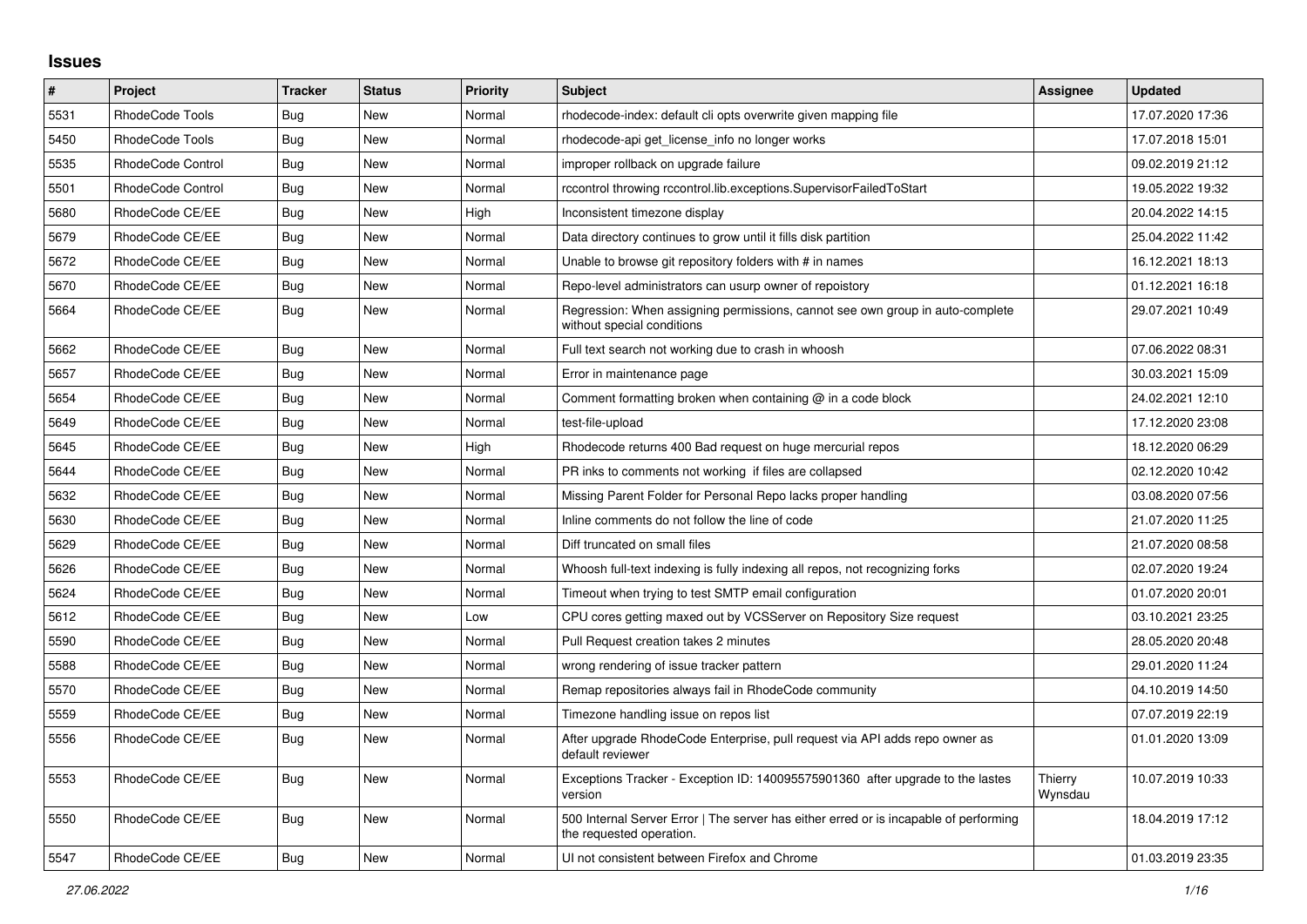| $\vert$ # | Project         | <b>Tracker</b> | <b>Status</b> | <b>Priority</b> | <b>Subject</b>                                                                                                                                                                       | <b>Assignee</b>              | <b>Updated</b>   |
|-----------|-----------------|----------------|---------------|-----------------|--------------------------------------------------------------------------------------------------------------------------------------------------------------------------------------|------------------------------|------------------|
| 5545      | RhodeCode CE/EE | Bug            | New           | Normal          | Merge commit to contain the username/reponame of the origin                                                                                                                          |                              | 28.02.2019 13:46 |
| 5540      | RhodeCode CE/EE | Bug            | New           | Normal          | Rhode Code 4.15.2 VCS Caching(?) behaviour                                                                                                                                           |                              | 25.02.2019 17:01 |
| 5538      | RhodeCode CE/EE | Bug            | <b>New</b>    | Normal          | internal server error (UnicodeDecodeError) during rhodecode-index request                                                                                                            |                              | 20.02.2019 14:43 |
| 5524      | RhodeCode CE/EE | <b>Bug</b>     | New           | High            | Cannot log into RhodeCode anymore                                                                                                                                                    |                              | 15.01.2019 17:08 |
| 5519      | RhodeCode CE/EE | Bug            | <b>New</b>    | High            | User unable to fork the repo despite setting Repository Forking to Disabled                                                                                                          |                              | 11.12.2018 22:21 |
| 5512      | RhodeCode CE/EE | <b>Bug</b>     | New           | Normal          | Show commit phase in summary view                                                                                                                                                    |                              | 09.11.2018 21:37 |
| 5510      | RhodeCode CE/EE | <b>Bug</b>     | New           | High            | AssertionError: unexpected parameters: user_agent & hook_type                                                                                                                        |                              | 31.07.2021 11:14 |
| 5509      | RhodeCode CE/EE | <b>Bug</b>     | <b>New</b>    | Normal          | Remove `limportant attributes` from UI elements                                                                                                                                      |                              | 07.12.2018 07:40 |
| 5506      | RhodeCode CE/EE | Bug            | New           | Normal          | Web UI fonts are not looking good and is difficult to read for people with low vision                                                                                                |                              | 26.10.2018 09:38 |
| 5500      | RhodeCode CE/EE | Bug            | New           | Normal          | How to enable/set "RC_SKIP_HOOKS" to disable svn hooks?                                                                                                                              |                              | 02.10.2018 07:45 |
| 5494      | RhodeCode CE/EE | Bug            | New           | Normal          | rccontrol's python package management causes slow VCS SSH                                                                                                                            |                              | 02.04.2019 11:56 |
| 5492      | RhodeCode CE/EE | Bug            | New           | Normal          | VCSServer + SVN 1.10                                                                                                                                                                 |                              | 26.07.2018 15:01 |
| 5475      | RhodeCode CE/EE | Bug            | New           | Normal          | Unable to locate user in OpenLDAP directory via Idaps                                                                                                                                |                              | 08.06.2018 20:06 |
| 5471      | RhodeCode CE/EE | Bug            | New           | Normal          | Webhook integration failing: need more than 3 values to unpack                                                                                                                       |                              | 01.06.2018 02:26 |
| 5462      | RhodeCode CE/EE | Bug            | New           | Normal          | create repo api fails with celery enabled                                                                                                                                            |                              | 10.07.2018 17:49 |
| 5460      | RhodeCode CE/EE | Bug            | <b>New</b>    | Low             | Repo creation stuck when remote clone returns partial http code 500                                                                                                                  |                              | 06.07.2018 19:14 |
| 5414      | RhodeCode CE/EE | Bug            | New           | High            | When Opening New Pull Request, Target Revision Default Is Undesireable                                                                                                               |                              | 11.04.2018 23:20 |
| 5410      | RhodeCode CE/EE | Bug            | New           | Normal          | After converting to CE, we get the following error when trying to view some repos in<br>the UI: "UnicodeDecodeError: 'ascii' codec can't decode byte" (full error in<br>Description) |                              | 25.01.2018 20:45 |
| 5406      | RhodeCode CE/EE | Bug            | <b>New</b>    | Normal          | <b>Installer Fails</b>                                                                                                                                                               |                              | 01.12.2017 11:52 |
| 5405      | RhodeCode CE/EE | Bug            | New           | Normal          | Add repository from UI leads to HTTP/404                                                                                                                                             |                              | 28.11.2017 11:39 |
| 5371      | RhodeCode CE/EE | Bug            | New           | Normal          | Comment times in Pull Requests are off by 1 day                                                                                                                                      |                              | 10.04.2018 15:11 |
| 5257      | RhodeCode CE/EE | Bug            | New           | Normal          | Git repository with big binary file provokes error and strange behavior/memory leak<br>of RH.                                                                                        | Marcin<br>Kuzminski<br>[CTO] | 23.03.2017 22:02 |
| 5227      | RhodeCode CE/EE | Bug            | New           | Normal          | 400 during a svn checkout, file with special chars                                                                                                                                   |                              | 23.02.2017 17:43 |
| 5218      | RhodeCode CE/EE | Bug            | New           | Normal          | 500 when forking repository, when using special chars in password.                                                                                                                   |                              | 19.02.2017 21:46 |
| 4285      | RhodeCode CE/EE | Bug            | New           | Normal          | Intermittent error while trying to create or fork a repository                                                                                                                       |                              | 17.10.2016 22:42 |
| 4256      | RhodeCode CE/EE | Bug            | New           | Normal          | [ce, ee, ux] Source code highlight colors conflict with red/green inserted/deleted<br>blocks                                                                                         | Daniel D                     | 03.10.2016 05:00 |
| 4255      | RhodeCode CE/EE | <b>Bug</b>     | New           | Normal          | [translation, i18n] translation not being applied to integrations pages                                                                                                              |                              | 30.09.2016 15:56 |
| 4208      | RhodeCode CE/EE | <b>Bug</b>     | New           | Normal          | [ce, ee] test errors get hidden by error page                                                                                                                                        | Daniel D                     | 14.09.2016 12:00 |
| 4190      | RhodeCode CE/EE | <b>Bug</b>     | New           | Normal          | [tests] fix or remove rst xss inline test                                                                                                                                            |                              | 22.08.2016 12:15 |
| 4189      | RhodeCode CE/EE | <b>Bug</b>     | New           | Normal          | [tests, git] count of commit ids is different for git than hg when comparing remote                                                                                                  |                              | 22.08.2016 12:34 |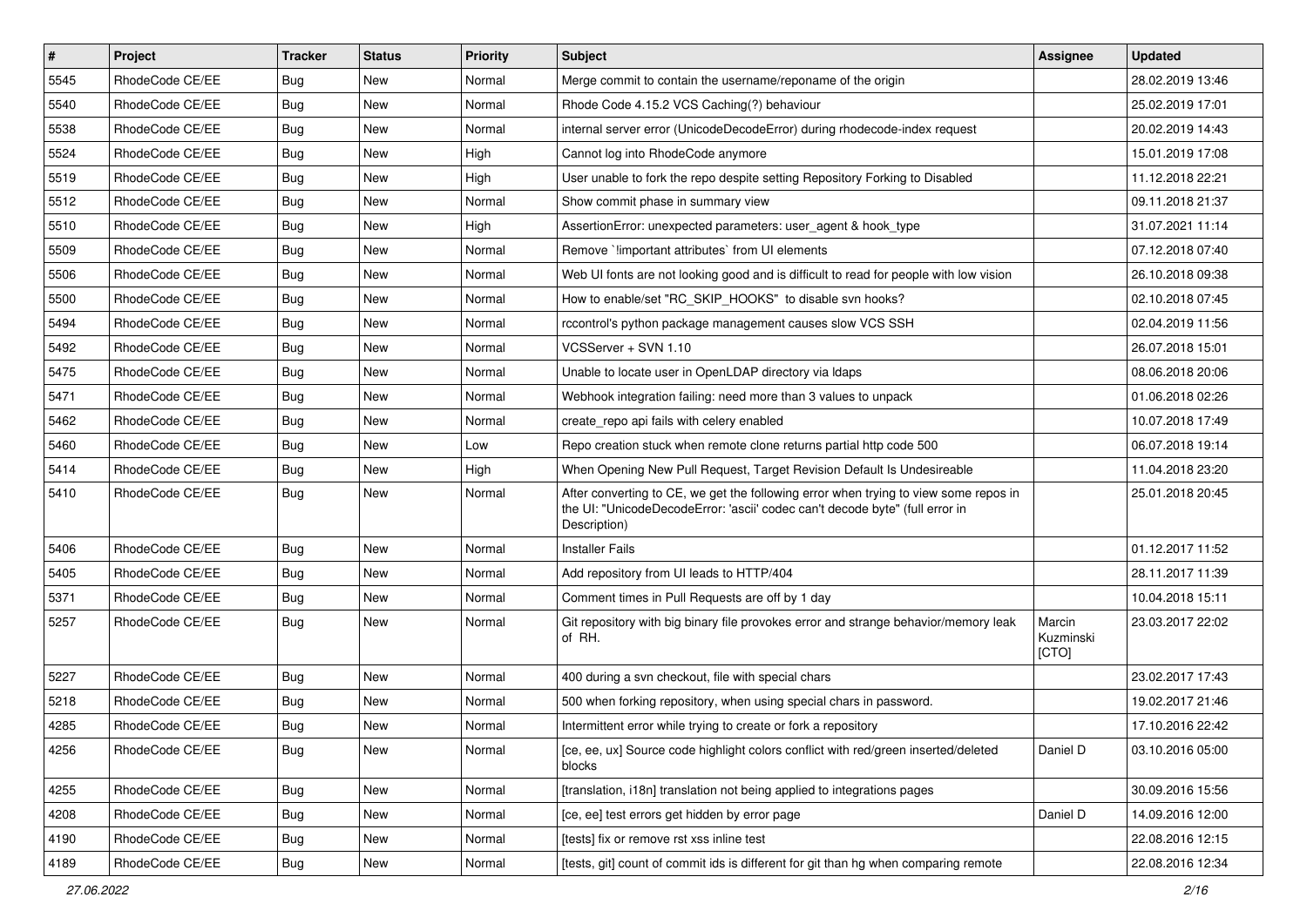| $\pmb{\#}$ | <b>Project</b>       | <b>Tracker</b> | <b>Status</b> | <b>Priority</b> | <b>Subject</b>                                                                                                     | <b>Assignee</b>              | <b>Updated</b>   |
|------------|----------------------|----------------|---------------|-----------------|--------------------------------------------------------------------------------------------------------------------|------------------------------|------------------|
| 4188       | RhodeCode CE/EE      | Bug            | New           | Normal          | [tests, svn] changeset tests produce different results for svn                                                     |                              | 22.08.2016 09:54 |
| 4154       | RhodeCode CE/EE      | Bug            | <b>New</b>    | Low             | [ce, ee] user register via github captcha                                                                          |                              | 05.08.2016 22:51 |
| 4116       | RhodeCode CE/EE      | Bug            | New           | High            | [ee] Starting EE or running paster commands like setup-rhodecode does not work<br>without setting LC_ALL properly. |                              | 18.08.2016 21:03 |
| 4109       | RhodeCode CE/EE      | Bug            | <b>New</b>    | Normal          | [files] The "switch to commit" widget is broken after using browser back button                                    |                              | 17.04.2018 21:50 |
| 4040       | RhodeCode CE/EE      | Bug            | New           | Low             | [ce, ee] logout when logged out causes 403 Cross-site request forgery detected                                     |                              | 23.06.2016 13:40 |
| 3963       | RhodeCode CE/EE      | Bug            | New           | Normal          | [ce] Getting a newly added repo via remap/rescan via api gives no data                                             |                              | 27.05.2016 05:02 |
| 3956       | RhodeCode CE/EE      | Bug            | New           | Normal          | [ce] - svn commit with all 'None' properties (author, message, etc.)                                               |                              | 23.05.2016 17:22 |
| 3939       | RhodeCode CE/EE      | <b>Bug</b>     | New           | Normal          | [ux] changelog filter blank after going back in browser                                                            |                              | 18.05.2016 14:50 |
| 3923       | RhodeCode CE/EE      | Bug            | <b>New</b>    | Normal          | odd exception on running internal-code                                                                             |                              | 09.08.2016 10:54 |
| 3922       | RhodeCode CE/EE      | Bug            | New           | Normal          | svn backend returns different diff to git/hg backends                                                              |                              | 11.05.2016 14:29 |
| 3615       | RhodeCode CE/EE      | Bug            | New           | Low             | (OperationalError) too many SQL variables on admin journal page                                                    |                              | 06.05.2016 11:45 |
| 3483       | RhodeCode CE/EE      | Bug            | <b>New</b>    | Normal          | oauth: disable 3rd party registration if RhodeCode registration is disabled                                        | Marcin<br>Kuzminski<br>[CTO] | 13.04.2016 12:13 |
| 3441       | RhodeCode CE/EE      | Bug            | New           | Normal          | [ux] clicking on line in file view scrolls to that line                                                            |                              | 05.04.2016 13:35 |
| 3382       | RhodeCode CE/EE      | Bug            | <b>New</b>    | Normal          | download superrepo with subrepos                                                                                   |                              | 25.03.2016 01:30 |
| 3351       | RhodeCode CE/EE      | Bug            | <b>New</b>    | Normal          | Duplicate IP whitelist entry shows error flash                                                                     |                              | 21.03.2016 15:54 |
| 3334       | RhodeCode CE/EE      | Bug            | New           | Normal          | Attempt to edit .coveragerc through the online file editor                                                         |                              | 17.03.2016 13:49 |
| 3250       | RhodeCode CE/EE      | Bug            | New           | Normal          | Posting a comment message is very slow !                                                                           |                              | 17.03.2016 12:57 |
| 3022       | RhodeCode CE/EE      | Bug            | New           | Normal          | SVN support with repositories groups                                                                               |                              | 26.07.2016 18:25 |
| 5342       | RhodeCode Appenlight | <b>Bug</b>     | <b>New</b>    | Low             | Broken link [Applications Modify application]                                                                      |                              | 21.06.2017 21:21 |
| 3994       | RhodeCode Appenlight | <b>Bug</b>     | New           | Normal          | during setup, user is given option to make admin account even if one does not exist                                |                              | 08.06.2016 12:44 |
| 3990       | RhodeCode Appenlight | Bug            | New           | Normal          | some dashboard builder buttons are up against fields                                                               |                              | 07.06.2016 12:01 |
| 3987       | RhodeCode Appenlight | Bug            | New           | Normal          | adjust footer so it's consistent with the website footer                                                           |                              | 15.06.2016 10:20 |
| 3986       | RhodeCode Appenlight | Bug            | <b>New</b>    | Normal          | table headers should be left aligned                                                                               |                              | 07.06.2016 11:53 |
| 5628       | Documentation        | Bug            | New           | Normal          | Problems with SSH Connection docs                                                                                  |                              | 06.05.2022 21:14 |
| 5627       | Documentation        | Bug            | New           | Normal          | Immediate re-run of rhodecode-index throws warnings on some repos (and suggests<br>rebuild from scratch)           |                              | 02.07.2020 19:41 |
| 5625       | Documentation        | Bug            | New           | Normal          | Feedback on RhodeCode Full-text search docs                                                                        |                              | 02.07.2020 19:22 |
| 5598       | Documentation        | <b>Bug</b>     | <b>New</b>    | Low             | Typo in force delete command                                                                                       |                              | 19.03.2020 20:10 |
| 5551       | Documentation        | <b>Bug</b>     | New           | Normal          | Mention LargeFile and LFS in the Backup page                                                                       |                              | 21.04.2019 20:58 |
| 5439       | Documentation        | <b>Bug</b>     | New           | Low             | JIRA Integration description: Wrong sample link                                                                    |                              | 14.02.2018 14:25 |
| 5348       | Documentation        | Bug            | New           | Normal          | Uninstall documentaion missing some steps                                                                          |                              | 06.07.2017 10:25 |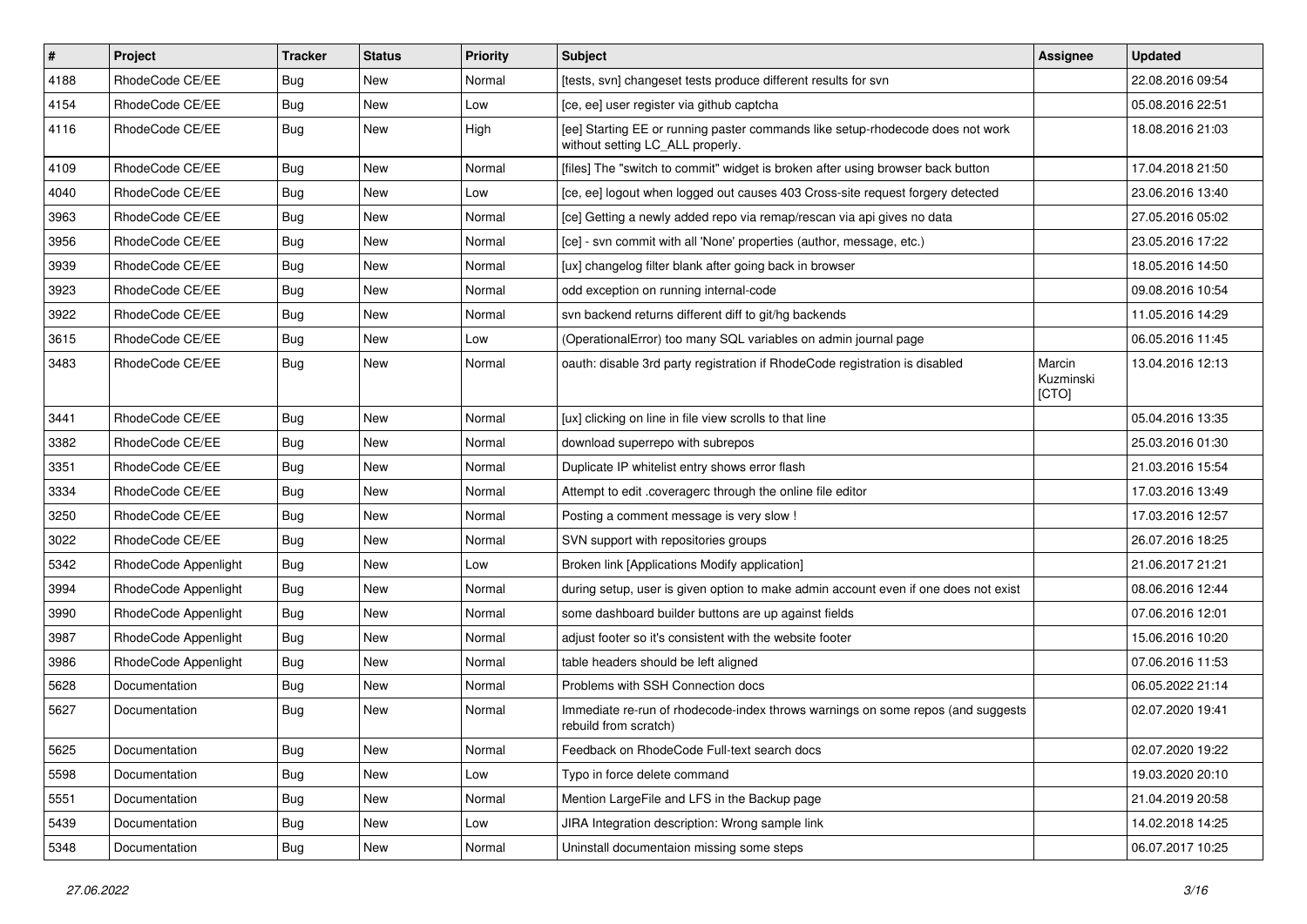| $\pmb{\#}$ | Project           | <b>Tracker</b> | <b>Status</b> | Priority | Subject                                                                                         | Assignee                     | <b>Updated</b>   |
|------------|-------------------|----------------|---------------|----------|-------------------------------------------------------------------------------------------------|------------------------------|------------------|
| 5347       | Documentation     | Bug            | New           | Normal   | Post Install steps should include Apache or Nginx setup.                                        |                              | 06.07.2017 10:23 |
| 5248       | Documentation     | Bug            | <b>New</b>    | Normal   | Installation of rhodecode-tools                                                                 |                              | 16.03.2017 16:35 |
| 5582       | RhodeCode Control | Feature        | New           | Normal   | Add the version number of a PR in the HTTP API                                                  |                              | 15.01.2020 10:45 |
| 5534       | RhodeCode Control | Feature        | New           | Normal   | extract/preload subcommand                                                                      |                              | 14.02.2019 14:45 |
| 5653       | RhodeCode CE/EE   | Feature        | <b>New</b>    | Normal   | Extend SSH clone to support cloning by repo id.                                                 | Marcin<br>Kuzminski<br>[CTO] | 17.02.2021 12:58 |
| 5641       | RhodeCode CE/EE   | Feature        | <b>New</b>    | Normal   | "Add draft" / (x) button usability                                                              |                              | 30.11.2020 20:53 |
| 5638       | RhodeCode CE/EE   | Feature        | <b>New</b>    | Normal   | Add "Copy full url path" button                                                                 |                              | 05.02.2021 20:23 |
| 5637       | RhodeCode CE/EE   | Feature        | <b>New</b>    | Normal   | Clone URL templates - add per repository/namespace                                              |                              | 29.10.2020 09:38 |
| 5631       | RhodeCode CE/EE   | Feature        | New           | Normal   | Change target of PR                                                                             |                              | 31.07.2020 17:05 |
| 5617       | RhodeCode CE/EE   | Feature        | New           | Normal   | Allow PRs to non-head bookmarks                                                                 |                              | 20.05.2020 12:25 |
| 5613       | RhodeCode CE/EE   | Feature        | <b>New</b>    | Low      | Feature Request: Issue tracker link in new tab/window                                           |                              | 03.10.2021 23:25 |
| 5600       | RhodeCode CE/EE   | Feature        | New           | Normal   | Change default repository landing page                                                          |                              | 27.01.2021 01:04 |
| 5595       | RhodeCode CE/EE   | Feature        | <b>New</b>    | Normal   | Group code review mail notification                                                             |                              | 03.03.2020 10:17 |
| 5586       | RhodeCode CE/EE   | Feature        | New           | Normal   | @mention should be a link                                                                       |                              | 29.01.2020 11:46 |
| 5584       | RhodeCode CE/EE   | Feature        | New           | Normal   | "update pull request link" message on vcs client                                                |                              | 23.01.2020 10:32 |
| 5552       | RhodeCode CE/EE   | Feature        | <b>New</b>    | High     | PR dependency across repos                                                                      |                              | 22.06.2019 01:15 |
| 5548       | RhodeCode CE/EE   | Feature        | New           | Normal   | Initial Search API                                                                              | Peter Colledge               | 07.07.2019 22:21 |
| 5543       | RhodeCode CE/EE   | Feature        | New           | Normal   | Repo API should have equivalent get_repo_audit_logs() to User API call<br>get_user_audit_logs() |                              | 26.02.2019 12:22 |
| 5511       | RhodeCode CE/EE   | Feature        | <b>New</b>    | Normal   | New feature to synchronize the fork with the remote repo from the summary page                  |                              | 13.11.2018 01:23 |
| 5504       | RhodeCode CE/EE   | Feature        | New           | Normal   | Buttons to copy commit hash and to expand the commit message in the repo<br>summary view        |                              | 26.10.2018 00:59 |
| 5441       | RhodeCode CE/EE   | Feature        | <b>New</b>    | Low      | Some files not parsed as XML files                                                              | Marcin<br>Kuzminski<br>[CTO] | 12.06.2018 12:23 |
| 5382       | RhodeCode CE/EE   | Feature        | <b>New</b>    | Normal   | Support for repository aliases                                                                  | Marcin<br>Kuzminski<br>[CTO] | 04.09.2017 15:17 |
| 5289       | RhodeCode CE/EE   | Feature        | New           | High     | Ability to Upload/Replace a file using the UI                                                   |                              | 22.09.2017 10:29 |
| 5278       | RhodeCode CE/EE   | Feature        | New           | Normal   | Require support for git repositories of the form git://                                         |                              | 13.04.2017 15:20 |
| 5273       | RhodeCode CE/EE   | Feature        | New           | Normal   | Comment status                                                                                  |                              | 07.04.2017 13:10 |
| 5271       | RhodeCode CE/EE   | Feature        | New           | Normal   | Private comments                                                                                |                              | 07.04.2017 12:01 |
| 5256       | RhodeCode CE/EE   | Feature        | New           | Normal   | Last repository access time.                                                                    |                              | 23.03.2017 16:34 |
| 4301       | RhodeCode CE/EE   | Feature        | New           | Normal   | [API] toggle force_password_reset in api for Idap users                                         |                              | 28.10.2016 15:43 |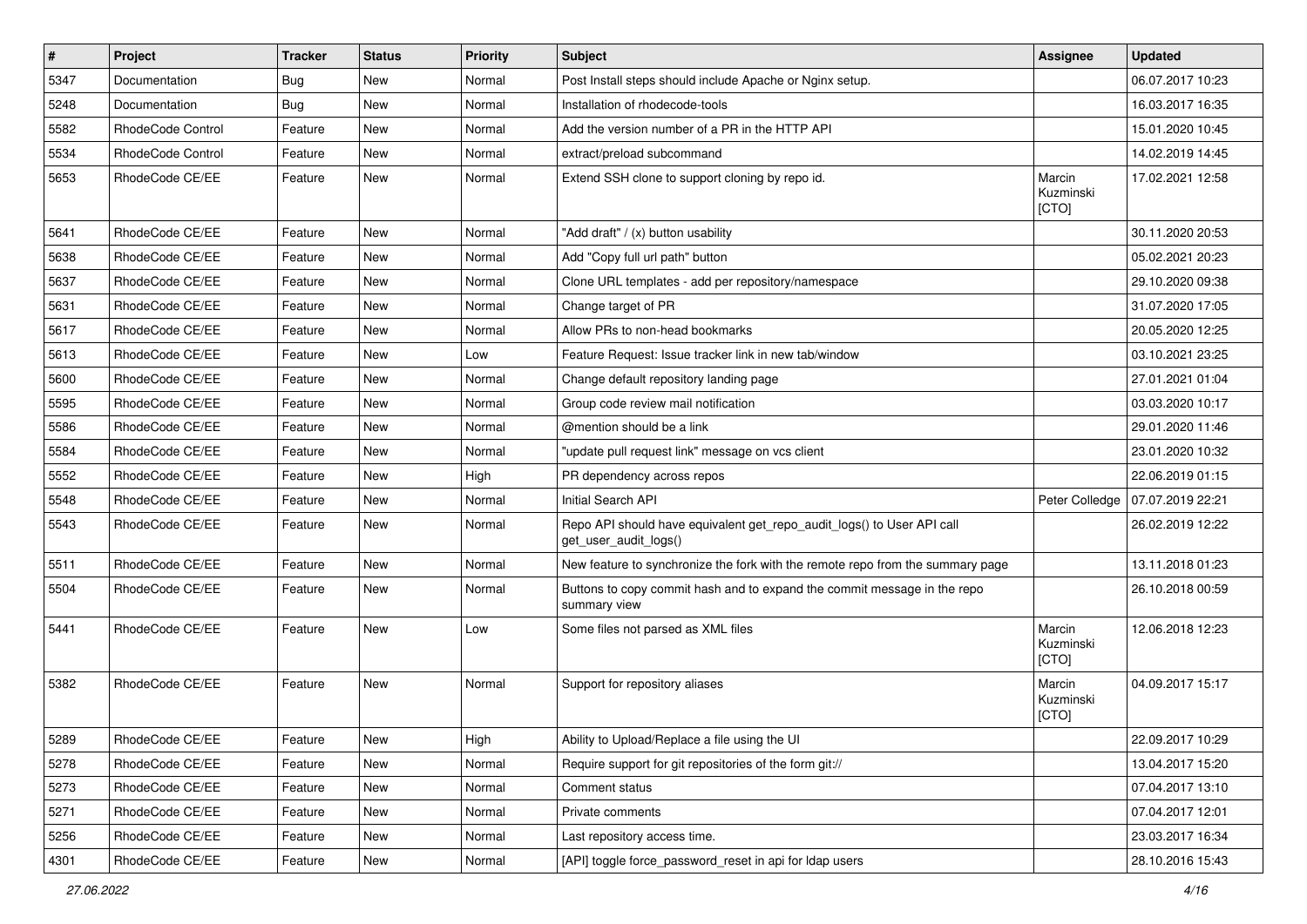| $\vert$ # | Project              | <b>Tracker</b> | <b>Status</b> | Priority | <b>Subject</b>                                                            | <b>Assignee</b>              | <b>Updated</b>   |
|-----------|----------------------|----------------|---------------|----------|---------------------------------------------------------------------------|------------------------------|------------------|
| 4272      | RhodeCode CE/EE      | Feature        | New           | Normal   | Better SPAM protection                                                    |                              | 12.10.2016 11:14 |
| 4232      | RhodeCode CE/EE      | Feature        | <b>New</b>    | Normal   | [ce, ee, pr, compare] redo diffs, support side by side diffs, html diffs  | Daniel D                     | 25.10.2016 15:40 |
| 4226      | RhodeCode CE/EE      | Feature        | New           | Normal   | [settings, system info] add VCS and Channelstream status to System Info   |                              | 14.09.2016 16:45 |
| 4222      | RhodeCode CE/EE      | Feature        | <b>New</b>    | Normal   | Configurable detection of READMEs                                         |                              | 09.09.2016 10:05 |
| 4213      | RhodeCode CE/EE      | Feature        | <b>New</b>    | High     | Embed PostgreSQL database                                                 | Marcin<br>Kuzminski<br>[CTO] | 03.09.2016 23:45 |
| 4191      | RhodeCode CE/EE      | Feature        | <b>New</b>    | Normal   | Add custom Image logo option to header                                    |                              | 22.08.2016 14:49 |
| 4182      | RhodeCode CE/EE      | Feature        | <b>New</b>    | Normal   | add direct link from notification to corresponding PR                     |                              | 19.08.2016 12:35 |
| 4157      | RhodeCode CE/EE      | Feature        | <b>New</b>    | Normal   | [integrations] Integrate with industry standard SW development tools      | Daniel D                     | 08.08.2016 12:55 |
| 4144      | RhodeCode CE/EE      | Feature        | New           | Normal   | [ux] improve enable/disable of notifications                              |                              | 02.08.2016 17:19 |
| 4074      | RhodeCode CE/EE      | Feature        | New           | Normal   | Edit review comment                                                       | Bartłomiej<br>Wołyńczyk      | 17.04.2018 21:51 |
| 4000      | RhodeCode CE/EE      | Feature        | <b>New</b>    | Normal   | Make compare more functional                                              | Marcin<br>Kuzminski<br>[CTO] | 18.11.2017 19:11 |
| 3980      | RhodeCode CE/EE      | Feature        | New           | Normal   | Add CI engine                                                             |                              | 05.06.2016 21:32 |
| 3979      | RhodeCode CE/EE      | Feature        | New           | Normal   | Add kanban board                                                          |                              | 05.06.2016 21:20 |
| 3978      | RhodeCode CE/EE      | Feature        | New           | Normal   | Add bug tracker                                                           |                              | 05.06.2016 21:20 |
| 3977      | RhodeCode CE/EE      | Feature        | <b>New</b>    | Normal   | Wiki                                                                      |                              | 05.06.2016 21:11 |
| 3486      | RhodeCode CE/EE      | Feature        | <b>New</b>    | Normal   | expose origin of permission in perm dict for users                        |                              | 06.06.2016 10:54 |
| 3472      | RhodeCode CE/EE      | Feature        | New           | Normal   | Expose unified hooks that can be used in SSH backend                      |                              | 14.04.2016 17:54 |
| 3460      | RhodeCode CE/EE      | Feature        | <b>New</b>    | Normal   | [ux, frontend] hide "show more" button when there is nothing more to show |                              | 11.04.2016 13:37 |
| 3455      | RhodeCode CE/EE      | Feature        | New           | Normal   | [ux] commit message search should render entire commit message            |                              | 07.04.2016 17:50 |
| 3440      | RhodeCode CE/EE      | Feature        | New           | Normal   | [design, ux] mock-up user interface for adding a branch/bookmark          |                              | 05.04.2016 09:21 |
| 3373      | RhodeCode CE/EE      | Feature        | <b>New</b>    | Normal   | Allow to create Bookmarks and Branches from UI                            |                              | 05.04.2016 09:21 |
| 2882      | RhodeCode CE/EE      | Feature        | New           | Normal   | Bulk comment submit                                                       |                              | 17.03.2016 17:50 |
| 1457      | RhodeCode CE/EE      | Feature        | <b>New</b>    | Normal   | add allow permissions inheritance on repo groups                          |                              | 22.09.2017 10:27 |
| 148       | RhodeCode CE/EE      | Feature        | <b>New</b>    | Normal   | [comments] Add per file and multiline comments in a changeset             |                              | 25.05.2016 10:20 |
| 4220      | RhodeCode Appenlight | Feature        | New           | Low      | Search params allow sorting of result.                                    |                              | 06.09.2016 16:33 |
| 4071      | RhodeCode Appenlight | Feature        | New           | Normal   | Allow for easy out-out of assigned permissions                            |                              | 05.07.2016 10:14 |
| 4064      | RhodeCode Appenlight | Feature        | New           | Normal   | Create a multiple action feature for Reports and Logs lists               |                              | 30.06.2016 15:18 |
| 4063      | RhodeCode Appenlight | Feature        | New           | Normal   | add option to specify custom value in dashboard select                    |                              | 30.06.2016 15:17 |
| 4062      | RhodeCode Appenlight | Feature        | New           | Normal   | A way to see browser breakdown for an error                               |                              | 30.06.2016 15:16 |
| 4061      | RhodeCode Appenlight | Feature        | New           | Normal   | Timezone for applications                                                 |                              | 30.06.2016 15:16 |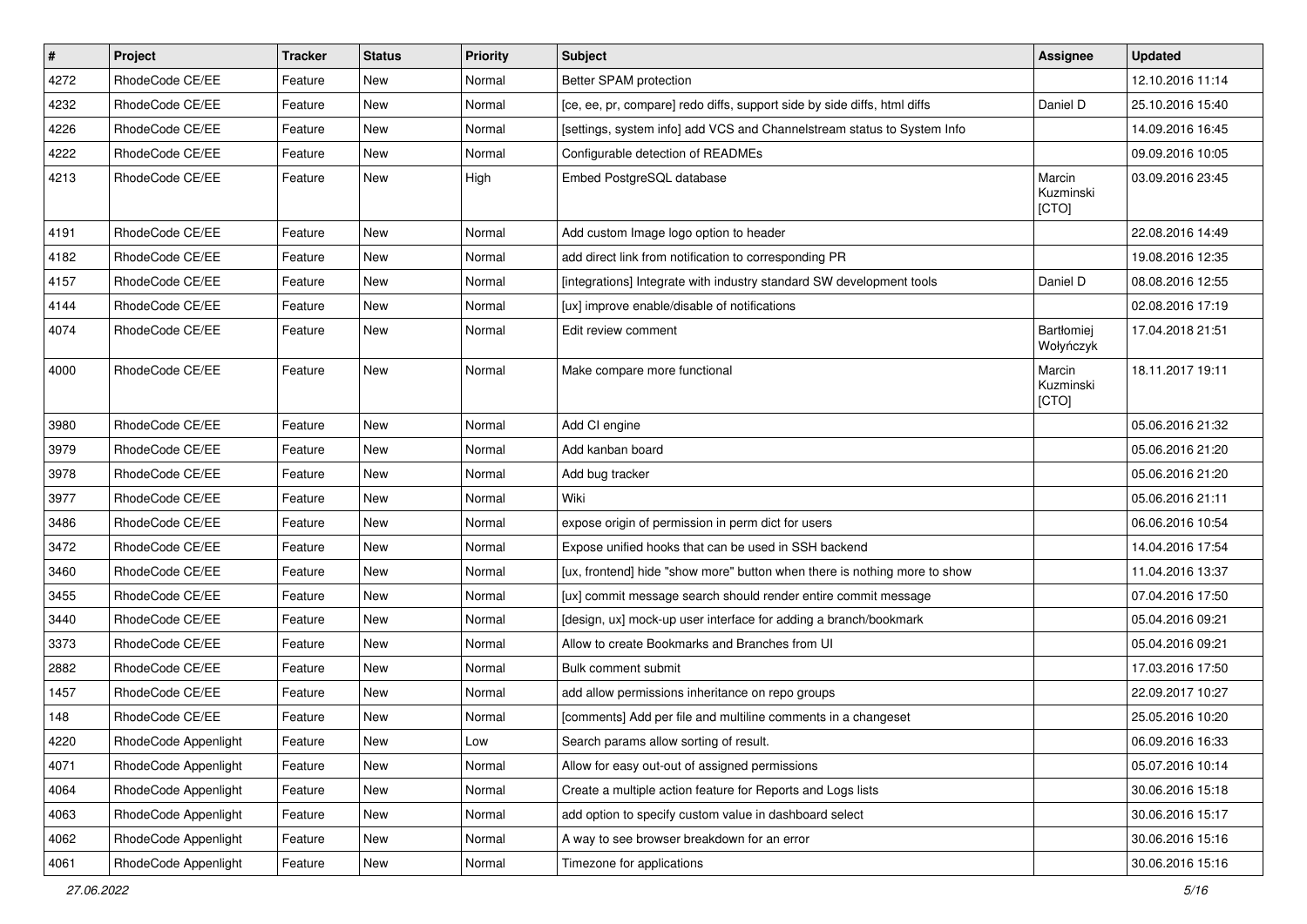| #    | Project              | <b>Tracker</b> | <b>Status</b> | Priority | Subject                                                                                                    | Assignee            | <b>Updated</b>   |
|------|----------------------|----------------|---------------|----------|------------------------------------------------------------------------------------------------------------|---------------------|------------------|
| 4060 | RhodeCode Appenlight | Feature        | New           | Normal   | Replayable requests                                                                                        |                     | 30.06.2016 15:15 |
| 4059 | RhodeCode Appenlight | Feature        | <b>New</b>    | Normal   | Server Monitoring                                                                                          |                     | 30.06.2016 15:15 |
| 4057 | RhodeCode Appenlight | Feature        | New           | Normal   | Negation option for search filter                                                                          |                     | 30.06.2016 15:12 |
| 4056 | RhodeCode Appenlight | Feature        | New           | Normal   | Optionally allow to filter graphs per machine in dashboard                                                 |                     | 30.06.2016 15:12 |
| 4017 | RhodeCode Appenlight | Feature        | <b>New</b>    | Low      | application logos need help                                                                                |                     | 14.06.2016 11:52 |
| 687  | Documentation        | Feature        | New           | Normal   | [Integraton ]- Elastic search integration                                                                  | <b>Brian Butler</b> | 01.07.2016 14:15 |
| 659  | Documentation        | Feature        | New           | Normal   | Peer to Peer Failover                                                                                      | <b>Brian Butler</b> | 01.07.2016 14:15 |
| 317  | Documentation        | Feature        | New           | High     | Styling                                                                                                    | <b>Brian Butler</b> | 07.07.2016 10:10 |
| 5677 | RhodeCode CE/EE      | Support        | New           | Normal   | PR cross merge                                                                                             |                     | 28.01.2022 16:59 |
| 5639 | RhodeCode CE/EE      | Support        | New           | High     | 500 Internal Server Error   The server has either erred  after importing Database<br>from backup           |                     | 22.11.2020 09:15 |
| 5618 | RhodeCode CE/EE      | Support        | <b>New</b>    | Normal   | Getting HTTP 502 Bad Gateway when trying to push (or clone) on a slow network                              |                     | 27.05.2020 21:56 |
| 5593 | RhodeCode CE/EE      | Support        | New           | Normal   | SSH connections                                                                                            |                     | 17.02.2020 16:18 |
| 5541 | RhodeCode CE/EE      | Support        | New           | Normal   | <b>SVN Settings: Repository Patterns</b>                                                                   |                     | 16.12.2019 15:35 |
| 5527 | RhodeCode CE/EE      | Support        | New           | Normal   | API: expose human readable failure reason                                                                  |                     | 30.01.2019 17:43 |
| 5503 | RhodeCode CE/EE      | Support        | New           | Normal   | failed to upgrade to 4.13.3                                                                                |                     | 06.11.2018 18:28 |
| 5499 | RhodeCode CE/EE      | Support        | New           | Normal   | ERROR [celery.worker.consumer.consumer] consumer: Cannot connect                                           |                     | 11.09.2018 08:39 |
| 5497 | RhodeCode CE/EE      | Support        | New           | Normal   | hg push hangs                                                                                              |                     | 30.08.2018 22:15 |
| 5496 | RhodeCode CE/EE      | Support        | New           | Normal   | database migration 4.11.6 mysql to 4.12.4 postgres                                                         |                     | 27.08.2018 21:17 |
| 5495 | RhodeCode CE/EE      | Support        | New           | Normal   | Idap to crowd users_groups sync source                                                                     |                     | 10.09.2018 22:09 |
| 5491 | RhodeCode CE/EE      | Support        | New           | Urgent   | Upgrade RhodeCode Community + VCSSERVER from 4.10.4 to 4.12.4, pull request<br>stop working with reviewers |                     | 30.08.2018 09:47 |
| 5484 | RhodeCode CE/EE      | Support        | <b>New</b>    | Normal   | Setting up ssh, remote hg not found                                                                        |                     | 06.07.2018 23:41 |
| 5468 | RhodeCode CE/EE      | Support        | New           | Normal   | Check logic for updating last commit for repository groups                                                 |                     | 30.08.2018 09:47 |
| 5394 | RhodeCode CE/EE      | Support        | New           | Normal   | SVN to Git / Mercurial Migration                                                                           |                     | 03.10.2017 09:29 |
| 5269 | RhodeCode CE/EE      | Support        | <b>New</b>    | Normal   | Upgrade from RC EE 3.7.1 to RC EE 4.x                                                                      |                     | 29.06.2017 19:36 |
| 5255 | RhodeCode CE/EE      | Support        | New           | Normal   | I can't access issues created by me from mail                                                              |                     | 04.04.2017 11:28 |
| 4303 | RhodeCode CE/EE      | Support        | <b>New</b>    | Normal   | rhodecode instance                                                                                         |                     | 08.11.2016 16:32 |
| 4252 | RhodeCode CE/EE      | Support        | New           | Normal   | Backup & Recovery                                                                                          |                     | 07.10.2016 19:47 |
| 3364 | RhodeCode CE/EE      | Support        | New           | High     | Allow Specifying the Commit Message for Pull Request Merges                                                |                     | 17.04.2018 21:51 |
| 3332 | RhodeCode CE/EE      | Support        | New           | Normal   | LDAP settings page: Add button "test connection"                                                           |                     | 17.03.2016 10:23 |
| 5591 | Documentation        | Support        | New           | Normal   | documentation typo                                                                                         |                     | 04.02.2020 19:43 |
| 5529 | Documentation        | Support        | New           | Normal   | Documentation does not detail watched repositories                                                         |                     | 07.02.2019 00:16 |
| 5237 | Documentation        | Support        | New           | Normal   | documentation for DR                                                                                       |                     | 06.03.2017 23:34 |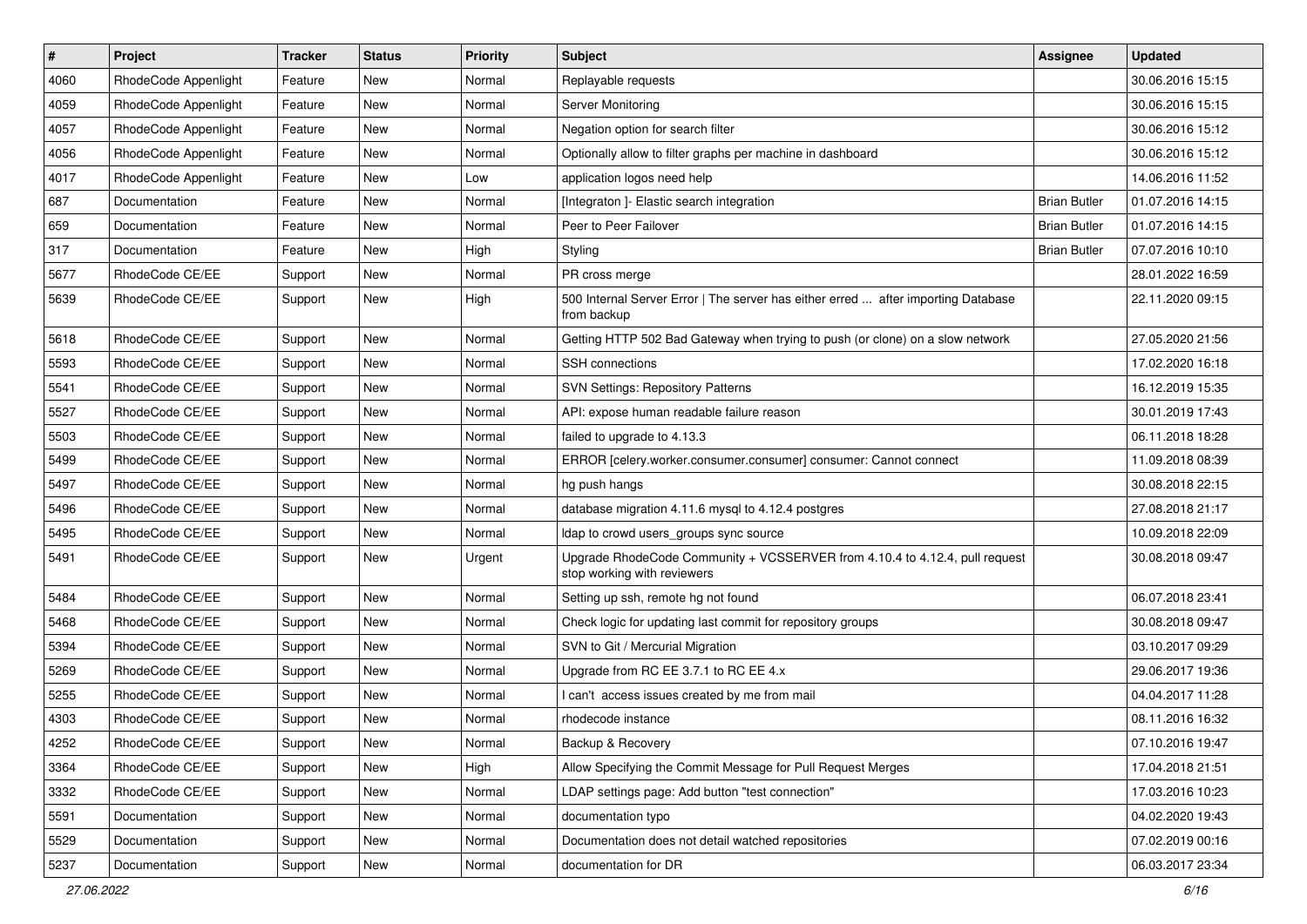| $\vert$ # | Project              | <b>Tracker</b> | <b>Status</b> | <b>Priority</b> | Subject                                                                  | Assignee                | <b>Updated</b>   |
|-----------|----------------------|----------------|---------------|-----------------|--------------------------------------------------------------------------|-------------------------|------------------|
| 3333      | RhodeCode Tools      | Task           | New           | Normal          | Create rhodecode-tools backup command for backup of RhodeCode Enterprise |                         | 17.03.2016 12:43 |
| 5404      | RhodeCode CE/EE      | <b>Task</b>    | New           | Normal          | Add an option to detach review rules when deleting an user               |                         | 22.11.2017 11:23 |
| 5400      | RhodeCode CE/EE      | Task           | New           | Normal          | User group - subgroup support                                            |                         | 06.11.2017 22:00 |
| 5270      | RhodeCode CE/EE      | Task           | New           | Normal          | Comments updates                                                         | Bartłomiej<br>Wołyńczyk | 17.04.2018 21:51 |
| 5200      | RhodeCode CE/EE      | Task           | <b>New</b>    | Normal          | investigate search improvements                                          |                         | 16.12.2019 16:04 |
| 4669      | RhodeCode CE/EE      | Task           | <b>New</b>    | Normal          | disable pytest sugar on nix-build                                        |                         | 01.12.2016 12:52 |
| 4312      | RhodeCode CE/EE      | Task           | New           | Normal          | Storage location changes                                                 |                         | 11.07.2017 13:31 |
| 4299      | RhodeCode CE/EE      | Task           | New           | Normal          | TEMPLATE repo groups                                                     |                         | 22.09.2017 10:26 |
| 4290      | RhodeCode CE/EE      | Task           | <b>New</b>    | Normal          | Allow to transplant the review status to merged commits                  |                         | 17.04.2018 21:50 |
| 4289      | RhodeCode CE/EE      | Task           | New           | Low             | [ce, ee] clean up pygments lexer functions + handling                    | Daniel D                | 21.10.2016 14:44 |
| 4246      | RhodeCode CE/EE      | Task           | New           | Normal          | [ce, ee, vcs, git] add tests for annotated git tags                      | Daniel D                | 13.02.2018 18:03 |
| 4234      | RhodeCode CE/EE      | Task           | New           | Normal          | prepare and test RhodeCode VM image for AWS                              | <b>Marcin Lulek</b>     | 11.07.2017 13:32 |
| 4216      | RhodeCode CE/EE      | Task           | New           | Normal          | [ux, renderers] implement consistent rendering for text fields           |                         | 06.09.2016 11:46 |
| 4197      | RhodeCode CE/EE      | Task           | New           | Normal          | [ce, ee] get list of users with their permissions to a repository        | Daniel D                | 22.09.2017 10:30 |
| 4179      | RhodeCode CE/EE      | Task           | New           | Normal          | [ce, ee] refine perms summary list                                       | Daniel D                | 14.09.2016 12:09 |
| 4163      | RhodeCode CE/EE      | Task           | New           | Normal          | [ce, ee] celery refactor + upgrade                                       |                         | 15.08.2016 12:32 |
| 4147      | RhodeCode CE/EE      | Task           | New           | Normal          | [ce, ee, docs] Events documentation                                      | Daniel D                | 15.08.2016 12:33 |
| 4120      | RhodeCode CE/EE      | Task           | New           | Normal          | [ce] replace get_repo_nodes api                                          | Daniel D                | 17.04.2018 21:49 |
| 4051      | RhodeCode CE/EE      | <b>Task</b>    | <b>New</b>    | Normal          | [ux, renderering] Consistent formatting on text fields.                  |                         | 22.09.2017 10:27 |
| 4045      | RhodeCode CE/EE      | Task           | New           | Normal          | File permissions                                                         |                         | 17.04.2018 21:49 |
| 3484      | RhodeCode CE/EE      | Task           | New           | Normal          | oauth: reduce required permissions for 3rd party                         |                         | 13.04.2016 12:33 |
| 3377      | RhodeCode CE/EE      | Task           | New           | Normal          | extra fields types extensions                                            |                         | 24.03.2016 15:23 |
| 3376      | RhodeCode CE/EE      | Task           | New           | Normal          | Repo action plugins                                                      |                         | 24.03.2016 15:21 |
| 3362      | RhodeCode CE/EE      | Task           | New           | Normal          | auth-plugins, indicate visually that plugin is turned on but NOT enabled |                         | 22.03.2016 19:03 |
| 3261      | RhodeCode CE/EE      | Task           | New           | Normal          | mousetrap.js bump to latest 1.5.X version                                |                         | 17.03.2016 12:52 |
| 3260      | RhodeCode CE/EE      | Task           | New           | Normal          | api: expose get_repo_node method                                         |                         | 17.03.2016 12:56 |
| 2944      | RhodeCode CE/EE      | Task           | New           | Normal          | Bump gunicorn to 19.4 version                                            |                         | 17.03.2016 12:58 |
| 2844      | RhodeCode CE/EE      | Task           | New           | Normal          | Update Bcrypt to a maintained version                                    |                         | 17.02.2018 20:37 |
| 4052      | RhodeCode Appenlight | Task           | New           | Normal          | release fixes                                                            | Marcin Lulek            | 29.06.2016 12:14 |
| 3093      | Documentation        | Task           | New           | Normal          | [API] - update hg/git update pr API. Auto updates PR on push             | <b>Brian Butler</b>     | 01.07.2016 14:15 |
| 3092      | Documentation        | Task           | New           | Normal          | [RCE, ini] - doc available settings + check tender with Gemalto hacks    | <b>Brian Butler</b>     | 01.07.2016 14:15 |
| 737       | Documentation        | Task           | New           | Normal          | What is an extra field and how do you add it?                            |                         | 01.07.2016 14:15 |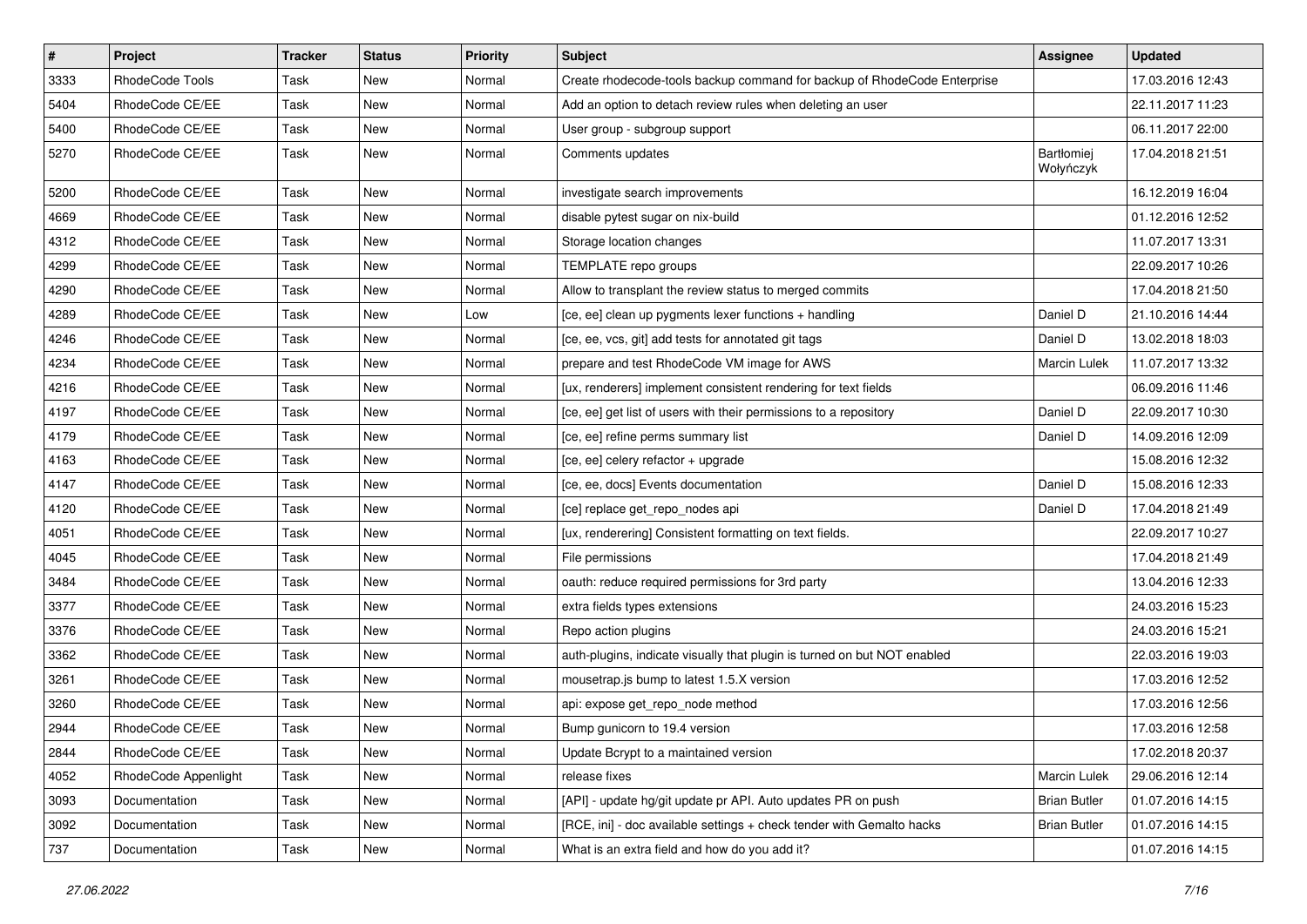| #    | Project           | <b>Tracker</b> | <b>Status</b> | <b>Priority</b> | Subject                                                                                                                              | Assignee                     | <b>Updated</b>   |
|------|-------------------|----------------|---------------|-----------------|--------------------------------------------------------------------------------------------------------------------------------------|------------------------------|------------------|
| 682  | Documentation     | Task           | New           | Normal          | Error Msg guide                                                                                                                      | <b>Brian Butler</b>          | 01.07.2016 14:15 |
| 5399 | RhodeCode CE/EE   | <b>Bug</b>     | In Progress   | High            | Issues with Git LFS integration                                                                                                      |                              | 07.07.2019 22:21 |
| 4110 | RhodeCode CE/EE   | Bug            | In Progress   | Normal          | [ce, ee] repos can be named admin, static                                                                                            | Daniel D                     | 20.07.2016 19:51 |
| 4035 | RhodeCode CE/EE   | Bug            | In Progress   | Normal          | failed to create whoosh index                                                                                                        | Marcin<br>Kuzminski<br>[CTO] | 06.07.2016 00:04 |
| 3372 | RhodeCode CE/EE   | Bug            | In Progress   | High            | [Idap, groups] Customer gets an empty list of groups                                                                                 | Mikhail<br>Chernykh          | 08.06.2016 11:32 |
| 5533 | RhodeCode Control | Feature        | In Progress   | Normal          | Support busybox tar                                                                                                                  |                              | 09.02.2019 22:09 |
| 5316 | RhodeCode CE/EE   | Feature        | In Progress   | Normal          | UI should provide checkout URL for a SVN path                                                                                        |                              | 06.11.2017 21:59 |
| 4193 | RhodeCode CE/EE   | Feature        | In Progress   | Normal          | Improve Filter Functionality in the Change Log                                                                                       | Marcin<br>Kuzminski<br>[CTO] | 22.09.2017 10:25 |
| 3967 | RhodeCode CE/EE   | Support        | In Progress   | Normal          | Server 500 error                                                                                                                     |                              | 11.08.2016 13:39 |
| 3504 | RhodeCode CE/EE   | Task           | In Progress   | Normal          | [routing] Move static assets under a common prefix                                                                                   |                              | 19.07.2016 12:27 |
| 5669 | RhodeCode CE/EE   | <b>Bug</b>     | Resolved      | Normal          | Mercurial commit messages doesn't show cyrillic symbols                                                                              |                              | 01.10.2021 10:39 |
| 5656 | RhodeCode CE/EE   | Bug            | Resolved      | Normal          | Error for branch permission page                                                                                                     |                              | 30.04.2021 08:53 |
| 5655 | RhodeCode CE/EE   | Bug            | Resolved      | Normal          | New public gist's id is always auto generated                                                                                        |                              | 01.07.2021 12:06 |
| 5652 | RhodeCode CE/EE   | Bug            | Resolved      | Normal          | Pull Requests: when title and descriptions contains character [] {} and () index out of<br>bound when attempting to comment/approve. |                              | 30.04.2021 08:53 |
| 5651 | RhodeCode CE/EE   | Bug            | Resolved      | Normal          | Pull requests can get stuck if the diff is too large (it was created by mistake but we<br>can't open it to delete it)                |                              | 30.04.2021 08:53 |
| 5636 | RhodeCode CE/EE   | Bug            | Resolved      | High            | Remap and Rescan 500 Internal Server Error                                                                                           |                              | 30.04.2021 08:53 |
| 5634 | RhodeCode CE/EE   | Bug            | Resolved      | Normal          | Quick Search Toolbar bugs out if pull request contains unicode double quote<br>character "                                           |                              | 12.10.2020 23:13 |
| 5633 | RhodeCode CE/EE   | Bug            | Resolved      | Normal          | Moderately large pull requests fail because inefficient use of reviewer_data_json<br>column in pull_requests table                   |                              | 12.10.2020 23:13 |
| 5623 | RhodeCode CE/EE   | Bug            | Resolved      | Normal          | Credentials for remote repository URL leaking in Repository Header                                                                   |                              | 22.07.2020 00:47 |
| 5622 | RhodeCode CE/EE   | <b>Bug</b>     | Resolved      | High            | Upgrade from 4.18.3 to 4.19.3 broke all PRs                                                                                          |                              | 28.07.2020 16:44 |
| 5621 | RhodeCode CE/EE   | Bug            | Resolved      | Urgent          | LDAP + User Groups authentication plugin not working after upgrade to 4.19.x                                                         |                              | 15.06.2020 17:56 |
| 5620 | RhodeCode CE/EE   | Bug            | Resolved      | Normal          | Regression of mail rendering in Thunderbird                                                                                          |                              | 15.06.2020 16:45 |
| 5619 | RhodeCode CE/EE   | Bug            | Resolved      | Normal          | Setting Landing Commit to SVN Trunk results in Files tab hitting a 404                                                               |                              | 04.06.2020 23:51 |
| 5610 | RhodeCode CE/EE   | <b>Bug</b>     | Resolved      | Normal          | Files navigation looses the at= <name> marker</name>                                                                                 | Daniel D                     | 03.10.2021 23:23 |
| 5608 | RhodeCode CE/EE   | <b>Bug</b>     | Resolved      | High            | svn+ssh user set incorrectly                                                                                                         | Daniel D                     | 31.03.2020 18:21 |
| 5606 | RhodeCode CE/EE   | <b>Bug</b>     | Resolved      | High            | SVN + ssh subdirectory failure                                                                                                       | Daniel D                     | 09.04.2020 03:29 |
| 5605 | RhodeCode CE/EE   | Bug            | Resolved      | Normal          | Cannot set subversion compatibility to 1.10                                                                                          |                              | 30.03.2020 17:27 |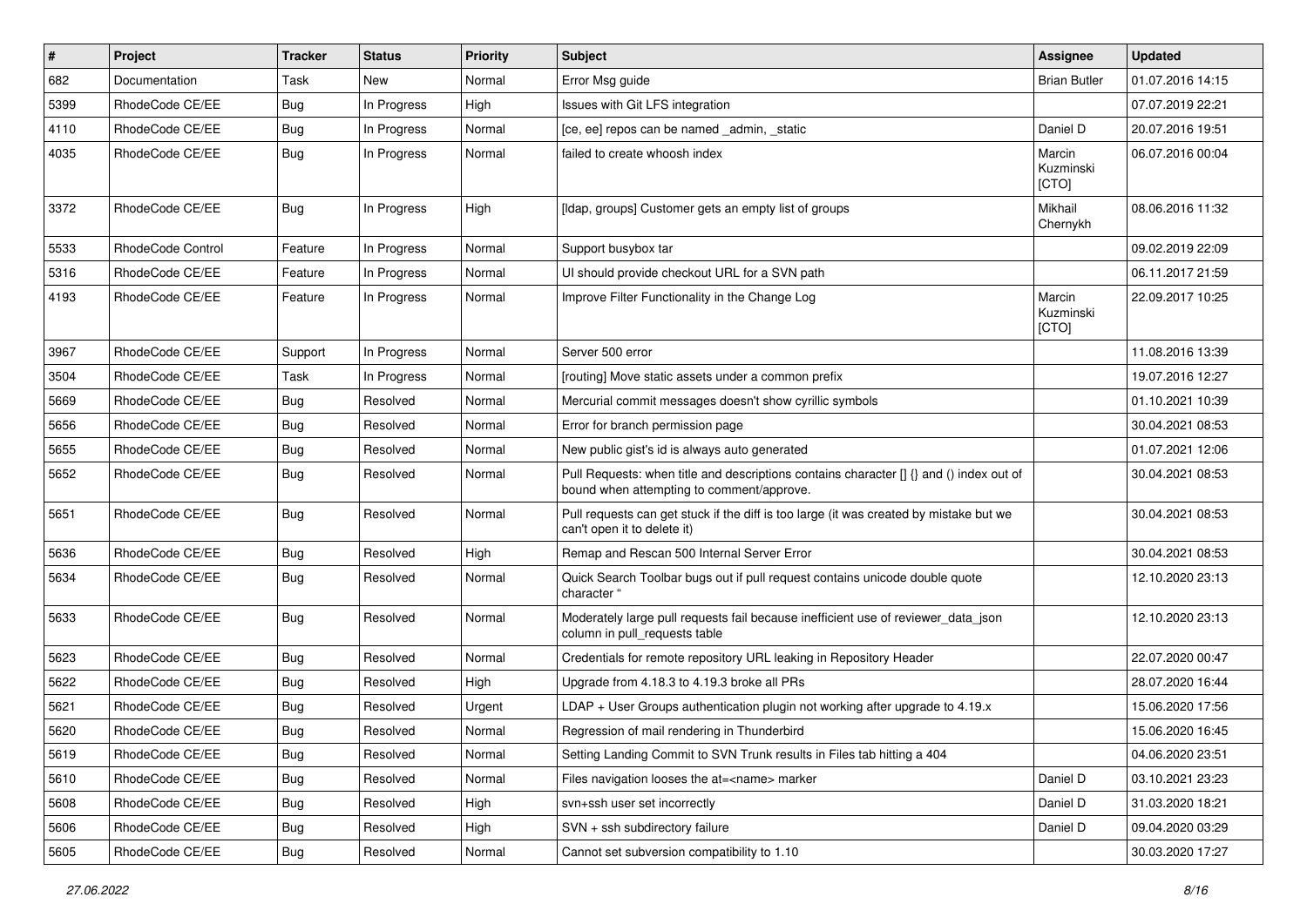| $\pmb{\#}$ | Project         | <b>Tracker</b> | <b>Status</b> | <b>Priority</b> | <b>Subject</b>                                                                          | <b>Assignee</b>     | <b>Updated</b>   |
|------------|-----------------|----------------|---------------|-----------------|-----------------------------------------------------------------------------------------|---------------------|------------------|
| 5604       | RhodeCode CE/EE | <b>Bug</b>     | Resolved      | High            | Search error on second result page                                                      | Daniel D            | 30.03.2020 16:01 |
| 5599       | RhodeCode CE/EE | Bug            | Resolved      | Normal          | SVN navigation to trunk fails                                                           | Daniel D            | 04.04.2020 11:21 |
| 5596       | RhodeCode CE/EE | <b>Bug</b>     | Resolved      | Normal          | Pull Request duplicated after description edit                                          |                     | 14.04.2020 13:28 |
| 5594       | RhodeCode CE/EE | <b>Bug</b>     | Resolved      | Normal          | Credentials in Repository Settings for Pull requests are exposed                        |                     | 28.05.2020 20:25 |
| 5587       | RhodeCode CE/EE | Bug            | Resolved      | Normal          | Broken metatags in 4.18.1                                                               | <b>Marcin Lulek</b> | 29.01.2020 11:46 |
| 5579       | RhodeCode CE/EE | <b>Bug</b>     | Resolved      | Normal          | JS bug when a commit message can be parsed as a number                                  | Daniel D            | 20.01.2020 10:04 |
| 5576       | RhodeCode CE/EE | Bug            | Resolved      | High            | Hosting many repositories                                                               | Craig Fairhurst     | 12.02.2020 12:55 |
| 5575       | RhodeCode CE/EE | <b>Bug</b>     | Resolved      | Low             | Filtering username containing '-' does not work in Admin audit log panel                |                     | 20.01.2020 10:04 |
| 5573       | RhodeCode CE/EE | <b>Bug</b>     | Resolved      | Normal          | Wrong notification Base Url for Email-Integrations                                      |                     | 16.01.2020 08:53 |
| 5571       | RhodeCode CE/EE | <b>Bug</b>     | Resolved      | Normal          | redmine does not work with firefox any more                                             |                     | 25.10.2019 12:38 |
| 5569       | RhodeCode CE/EE | Bug            | Resolved      | Normal          | SshWrapper error                                                                        |                     | 21.01.2020 02:02 |
| 5567       | RhodeCode CE/EE | Bug            | Resolved      | High            | Error after PR was updated                                                              |                     | 20.01.2020 10:04 |
| 5561       | RhodeCode CE/EE | Bug            | Resolved      | Normal          | PR diff doesn't update when target changes                                              |                     | 21.05.2020 11:53 |
| 5560       | RhodeCode CE/EE | <b>Bug</b>     | Resolved      | High            | Check all permission API function to flush caches for auth perms                        |                     | 08.06.2021 23:56 |
| 5558       | RhodeCode CE/EE | <b>Bug</b>     | Resolved      | Low             | Commit compare window covers text                                                       |                     | 08.07.2019 18:12 |
| 5557       | RhodeCode CE/EE | Bug            | Resolved      | Normal          | Consider removing slashes from the RSS feed names                                       |                     | 31.10.2019 19:54 |
| 5555       | RhodeCode CE/EE | <b>Bug</b>     | Resolved      | Normal          | Making Repository Public does not update the Default User Permissions                   |                     | 28.05.2020 20:26 |
| 5530       | RhodeCode CE/EE | Bug            | Resolved      | Normal          | Email integration has incorrect url                                                     |                     | 09.02.2019 10:33 |
| 5528       | RhodeCode CE/EE | Bug            | Resolved      | High            | Empty Unicode file causes the PR to return HTTP 500                                     |                     | 28.02.2019 13:52 |
| 5523       | RhodeCode CE/EE | <b>Bug</b>     | Resolved      | High            | user from AD is asked to change his password when logs in.                              | Thierry<br>Wynsdau  | 28.05.2020 20:28 |
| 5522       | RhodeCode CE/EE | Bug            | Resolved      | Low             | vcsserver fails when url contains extra "/"                                             |                     | 28.02.2019 13:52 |
| 5521       | RhodeCode CE/EE | <b>Bug</b>     | Resolved      | Normal          | Proxing SVN http requests does not work when using prefix for rhodecode.                |                     | 28.02.2019 13:52 |
| 5518       | RhodeCode CE/EE | Bug            | Resolved      | Normal          | Zero-sized files in /rhodecode/config/rcextensions/examples                             |                     | 21.01.2020 02:18 |
| 5517       | RhodeCode CE/EE | Bug            | Resolved      | Urgent          | Problem with upgrading to Community-4.15                                                |                     | 11.12.2018 06:32 |
| 5515       | RhodeCode CE/EE | Bug            | Resolved      | Normal          | PR default reviewer is incorrect                                                        |                     | 28.02.2019 13:52 |
| 5513       | RhodeCode CE/EE | <b>Bug</b>     | Resolved      | High            | Gist: GitHub flavoured markdown gist creation fails                                     |                     | 07.07.2019 22:21 |
| 5507       | RhodeCode CE/EE | <b>Bug</b>     | Resolved      | Normal          | Markdown rendering needs improvement                                                    |                     | 15.08.2019 15:40 |
| 5505       | RhodeCode CE/EE | Bug            | Resolved      | Normal          | Notification emails from RhodeCode is garbled in Outlook 2016 web client                |                     | 07.12.2018 09:49 |
| 5502       | RhodeCode CE/EE | <b>Bug</b>     | Resolved      | High            | 500 error when using multiple custom branch permissions                                 |                     | 07.12.2018 09:49 |
| 5490       | RhodeCode CE/EE | <b>Bug</b>     | Resolved      | Normal          | Changes to repo group permissions via API are not audit logged                          |                     | 28.02.2019 13:52 |
| 5489       | RhodeCode CE/EE | <b>Bug</b>     | Resolved      | High            | grant_user_permission_to_repo_group API call fails to set permissions on child<br>repos |                     | 11.07.2018 09:57 |
| 5482       | RhodeCode CE/EE | Bug            | Resolved      | Normal          | Changing a repo's 'Remote pull uri' in its Settings fails with 'No repo type specified' |                     | 31.10.2018 08:37 |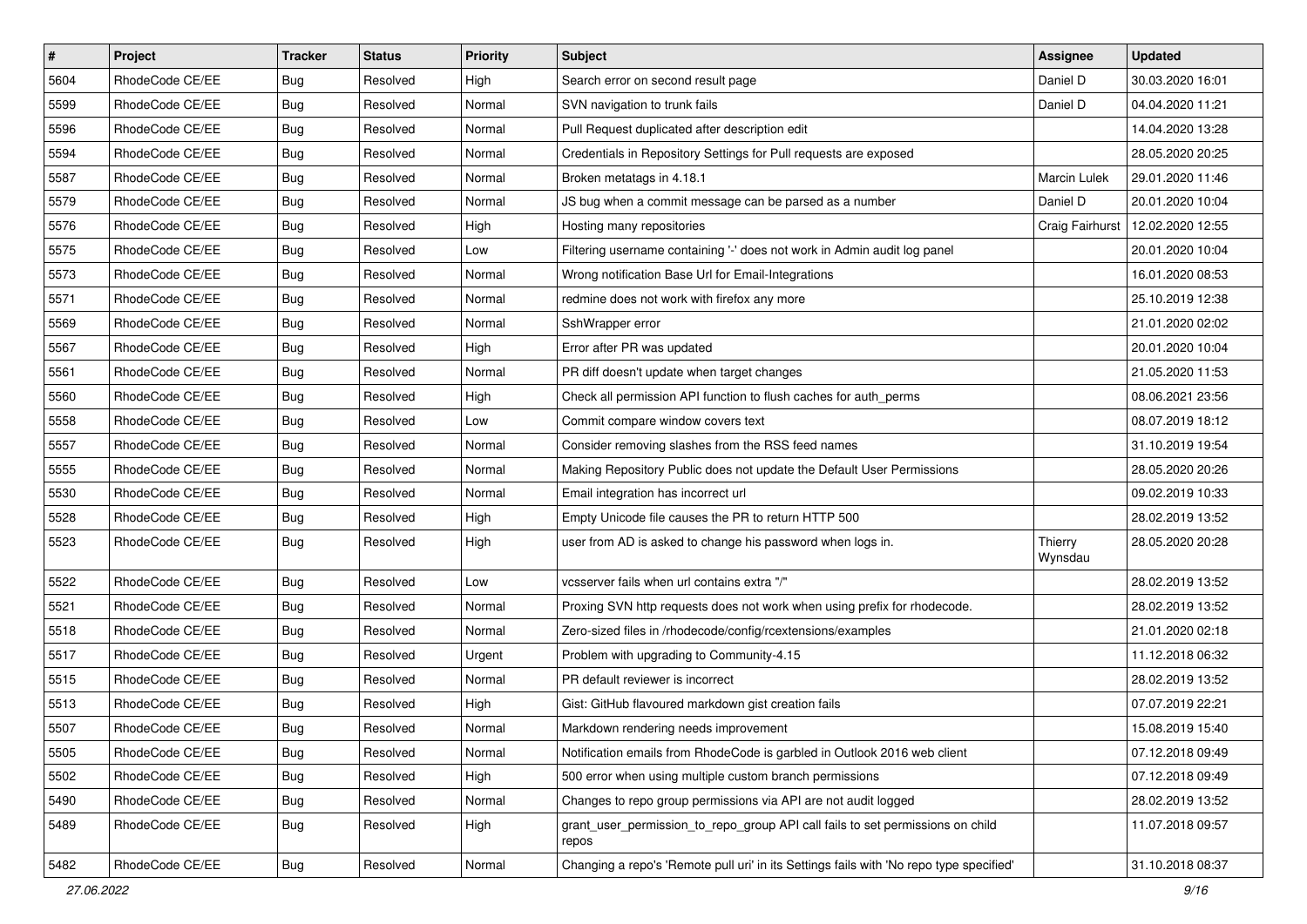| $\vert$ # | Project         | <b>Tracker</b> | <b>Status</b> | <b>Priority</b> | Subject                                                                                                              | <b>Assignee</b>              | <b>Updated</b>   |
|-----------|-----------------|----------------|---------------|-----------------|----------------------------------------------------------------------------------------------------------------------|------------------------------|------------------|
| 5461      | RhodeCode CE/EE | Bug            | Resolved      | Normal          | Changes to user group permissions via API are not audit logged                                                       |                              | 30.08.2018 09:47 |
| 5457      | RhodeCode CE/EE | Bug            | Resolved      | Normal          | Internal server error on full-text search settings page with Elasticsearch                                           |                              | 16.04.2018 09:08 |
| 5444      | RhodeCode CE/EE | Bug            | Resolved      | Normal          | Error while creating a pull request on a Mercurial repository                                                        |                              | 17.04.2018 22:29 |
| 5436      | RhodeCode CE/EE | Bug            | Resolved      | High            | Unable To Open Pull Request in 4.11.2                                                                                |                              | 14.02.2018 11:14 |
| 5434      | RhodeCode CE/EE | <b>Bug</b>     | Resolved      | Immediate       | Locale problem                                                                                                       |                              | 01.10.2021 09:51 |
| 5433      | RhodeCode CE/EE | Bug            | Resolved      | High            | RhodeCode Community 4.11 doesn't handle HG largefiles extension                                                      |                              | 01.02.2018 20:08 |
| 5412      | RhodeCode CE/EE | Bug            | Resolved      | Normal          | Webhook for "pullrequest commented" event returns incomplete data                                                    |                              | 27.02.2018 18:00 |
| 5381      | RhodeCode CE/EE | Bug            | Resolved      | Normal          | Email integration changeset links invalid                                                                            |                              | 06.09.2017 12:29 |
| 5380      | RhodeCode CE/EE | Bug            | Resolved      | Normal          | repo commits pageintion error                                                                                        |                              | 06.09.2017 19:16 |
| 5379      | RhodeCode CE/EE | Bug            | Resolved      | Normal          | Journal RSS feed errors                                                                                              |                              | 01.09.2017 16:40 |
| 5376      | RhodeCode CE/EE | Bug            | Resolved      | Normal          | error: pretxnchangegroup.acl hook failed: acl: user "" denied on branch "default"                                    |                              | 16.08.2017 19:45 |
| 5337      | RhodeCode CE/EE | Bug            | Resolved      | Normal          | Possible memory leak after few Git Pull Requests                                                                     |                              | 08.08.2017 13:08 |
| 5304      | RhodeCode CE/EE | Bug            | Resolved      | Normal          | Email template not correct                                                                                           |                              | 31.10.2018 08:36 |
| 5297      | RhodeCode CE/EE | <b>Bug</b>     | Resolved      | Normal          | Locale fails on a SuSE system                                                                                        |                              | 31.10.2018 08:36 |
| 5277      | RhodeCode CE/EE | Bug            | Resolved      | Normal          | table id=user_list_table - Ajax error                                                                                |                              | 13.04.2017 01:04 |
| 5266      | RhodeCode CE/EE | Bug            | Resolved      | Normal          | Validate if changes in target branches get's propagated on Pull request updates                                      |                              | 05.04.2017 18:10 |
| 5259      | RhodeCode CE/EE | Bug            | Resolved      | Normal          | user-journal storage changes                                                                                         |                              | 12.04.2017 00:04 |
| 5213      | RhodeCode CE/EE | Bug            | Resolved      | Normal          | Fixing Apache Proxy timeout issues                                                                                   |                              | 14.02.2017 09:44 |
| 5210      | RhodeCode CE/EE | Bug            | Resolved      | Normal          | webook problems                                                                                                      |                              | 13.02.2017 19:43 |
| 5164      | RhodeCode CE/EE | Bug            | Resolved      | Normal          | non-web calls are leaking session objects                                                                            |                              | 13.01.2017 01:30 |
| 4676      | RhodeCode CE/EE | <b>Bug</b>     | Resolved      | Normal          | Some admin passwords can make installation fail                                                                      |                              | 16.12.2016 16:16 |
| 4675      | RhodeCode CE/EE | Bug            | Resolved      | Normal          | Disk free inodes are displayed incorrectly                                                                           |                              | 13.12.2016 22:41 |
| 4306      | RhodeCode CE/EE | Bug            | Resolved      | Normal          | Issue to push file with character # on a SVN                                                                         |                              | 03.04.2017 16:44 |
| 4304      | RhodeCode CE/EE | <b>Bug</b>     | Resolved      | High            | Search: Internal Server Error                                                                                        |                              | 26.11.2016 16:26 |
| 4296      | RhodeCode CE/EE | Bug            | Resolved      | Normal          | [ee] Can not create pull requests with reviewers.                                                                    | Daniel D                     | 07.11.2016 21:17 |
| 4279      | RhodeCode CE/EE | Bug            | Resolved      | Normal          | re-captcha validation is broken                                                                                      | Martin<br>Bornhold           | 26.10.2016 22:27 |
| 4278      | RhodeCode CE/EE | Bug            | Resolved      | Normal          | [admin] Clicking the save button in admin -> settings -> issue tracker leads to<br>exception if no patterns entered. | Daniel D                     | 18.10.2016 13:38 |
| 4277      | RhodeCode CE/EE | Bug            | Resolved      | Normal          | [frontend] System info page does not work correctly in safari.                                                       | Martin<br>Bornhold           | 04.11.2016 12:08 |
| 4276      | RhodeCode CE/EE | Bug            | Resolved      | Normal          | System info page uses mercurial/git versions from RhodeCode instead of VCSServer                                     | Marcin<br>Kuzminski<br>[CTO] | 14.11.2016 21:19 |
| 4274      | RhodeCode CE/EE | <b>Bug</b>     | Resolved      | Normal          | 500 error when push big objects                                                                                      |                              | 13.02.2017 19:53 |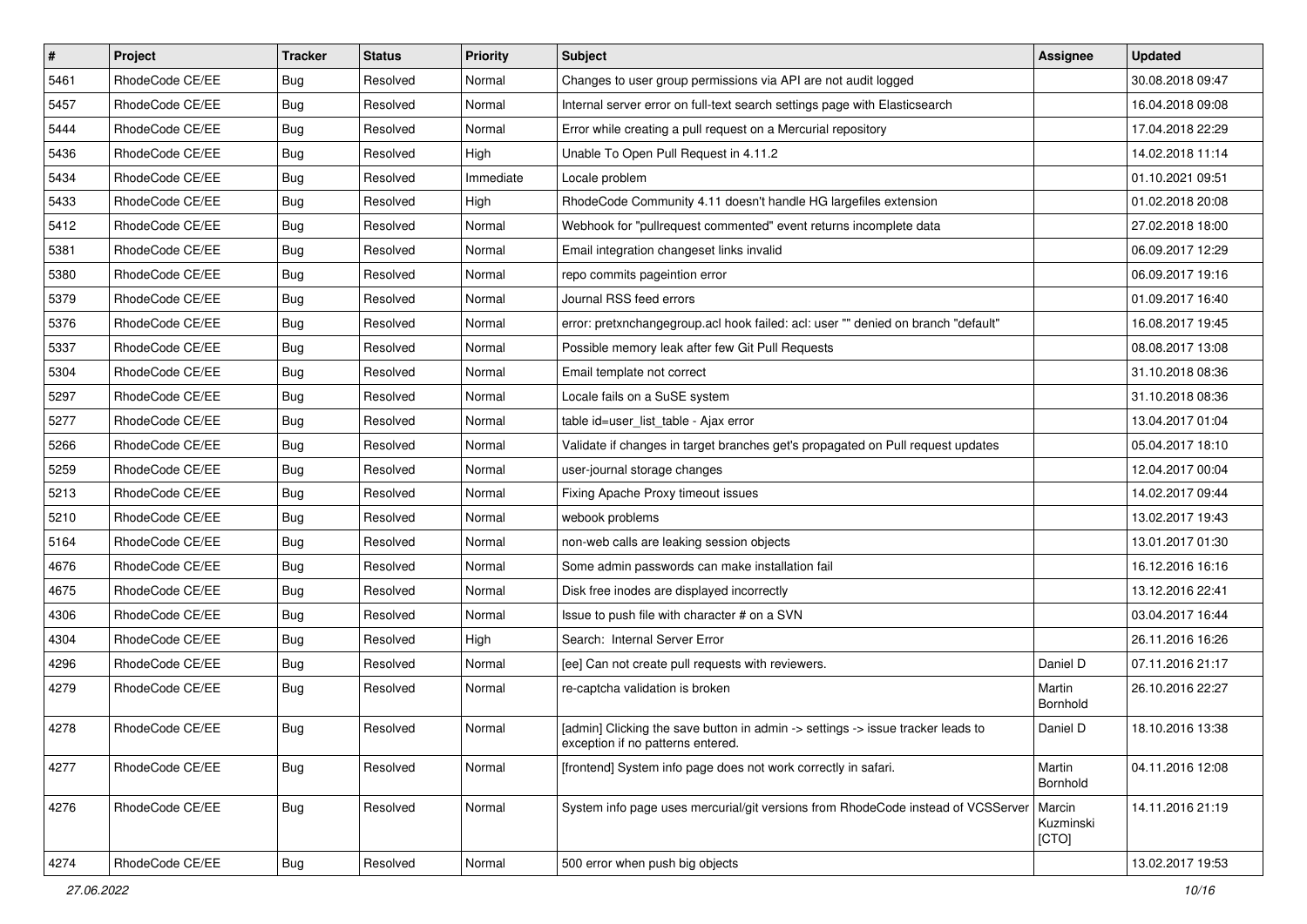| #    | Project         | <b>Tracker</b> | <b>Status</b> | <b>Priority</b> | <b>Subject</b>                                                                            | Assignee                     | <b>Updated</b>   |
|------|-----------------|----------------|---------------|-----------------|-------------------------------------------------------------------------------------------|------------------------------|------------------|
| 4273 | RhodeCode CE/EE | Bug            | Resolved      | Urgent          | GIT executable not seen by vcsserver                                                      | Martin<br>Bornhold           | 13.10.2016 15:45 |
| 4271 | RhodeCode CE/EE | Bug            | Resolved      | Normal          | Browsing new repository groups via SVN issue                                              | Martin<br>Bornhold           | 19.10.2016 11:11 |
| 4268 | RhodeCode CE/EE | Bug            | Resolved      | High            | [ee] default reviewers from changed lines is returning wrong values                       | Daniel D                     | 06.10.2016 14:35 |
| 4266 | RhodeCode CE/EE | <b>Bug</b>     | Resolved      | Normal          | Error 500 on integrations page after setting up Webhook                                   |                              | 17.10.2016 15:35 |
| 4254 | RhodeCode CE/EE | <b>Bug</b>     | Resolved      | Normal          | [frontend] 500 Internal Server Error with i18n-ed pages                                   | Lisa Quatmann                | 30.09.2016 14:38 |
| 4250 | RhodeCode CE/EE | Bug            | Resolved      | Normal          | Adding a reviewer into existing PR doesn't set a reason.                                  | Marcin<br>Kuzminski<br>[CTO] | 07.10.2016 20:05 |
| 4247 | RhodeCode CE/EE | Bug            | Resolved      | Normal          | [vcs] Using current time as timestamp during archive creating leads to changing<br>hashes | Martin<br>Bornhold           | 28.09.2016 12:07 |
| 4233 | RhodeCode CE/EE | Bug            | Resolved      | High            | slack, git push problem                                                                   | Daniel D                     | 26.09.2016 11:56 |
| 4224 | RhodeCode CE/EE | <b>Bug</b>     | Resolved      | Normal          | [docs] update docs re: removing old instances when switching editions                     | Lisa Quatmann                | 11.10.2016 15:36 |
| 4223 | RhodeCode CE/EE | Bug            | Resolved      | High            | [git, tags] annotated tags not appearing in UI                                            | Daniel D                     | 12.09.2016 06:12 |
| 4206 | RhodeCode CE/EE | Bug            | Resolved      | High            | Error creating SVN groups                                                                 |                              | 15.09.2016 13:24 |
| 4199 | RhodeCode CE/EE | Bug            | Resolved      | High            | investigate: ongoing SSL problems when switching to 4.X from 3.X                          | Johannes<br>Bornhold         | 15.09.2016 13:14 |
| 4184 | RhodeCode CE/EE | Bug            | Resolved      | High            | fix content INT overflow bug                                                              | Marcin<br>Kuzminski<br>[CTO] | 23.08.2016 10:31 |
| 4178 | RhodeCode CE/EE | Bug            | Resolved      | Normal          | RhodeCode EE OVA VM wont run on a ESX 6.0 host                                            | Marcin<br>Kuzminski<br>[CTO] | 15.09.2016 13:25 |
| 4173 | RhodeCode CE/EE | Bug            | Resolved      | Urgent          | [ce, ee] mysql recycle pool timeout not working                                           | Daniel D                     | 16.08.2016 22:02 |
| 4166 | RhodeCode CE/EE | Bug            | Resolved      | Urgent          | [ce] Rhodecode crashing after MySQL error                                                 |                              | 23.08.2016 23:35 |
| 4155 | RhodeCode CE/EE | Bug            | Resolved      | Low             | Date of Last Change is not displayed correctly                                            | Marcin<br>Kuzminski<br>[CTO] | 21.01.2020 02:20 |
| 4121 | RhodeCode CE/EE | <b>Bug</b>     | Resolved      | Normal          | [ce, ee] server announcement has extra margin                                             | Lisa Quatmann                | 26.09.2016 14:00 |
| 4091 | RhodeCode CE/EE | Bug            | Resolved      | Normal          | [ce, ee] Redmine integration blocks for 30 seconds if redmine server not available        | Daniel D                     | 15.07.2016 12:26 |
| 4090 | RhodeCode CE/EE | Bug            | Resolved      | Normal          | test ticket                                                                               |                              | 09.03.2021 20:39 |
| 4089 | RhodeCode CE/EE | Bug            | Resolved      | Normal          | svn repository does not exist                                                             |                              | 12.06.2018 12:29 |
| 4065 | RhodeCode CE/EE | <b>Bug</b>     | Resolved      | Normal          | [ux, login] 404 on login after comment attempt                                            | Marcin<br>Kuzminski<br>[CTO] | 04.07.2016 00:40 |
| 4036 | RhodeCode CE/EE | Bug            | Resolved      | Normal          | encrypted clone_uri can throw unicodeerror after key change                               | Marcin<br>Kuzminski<br>[CTO] | 27.06.2016 19:38 |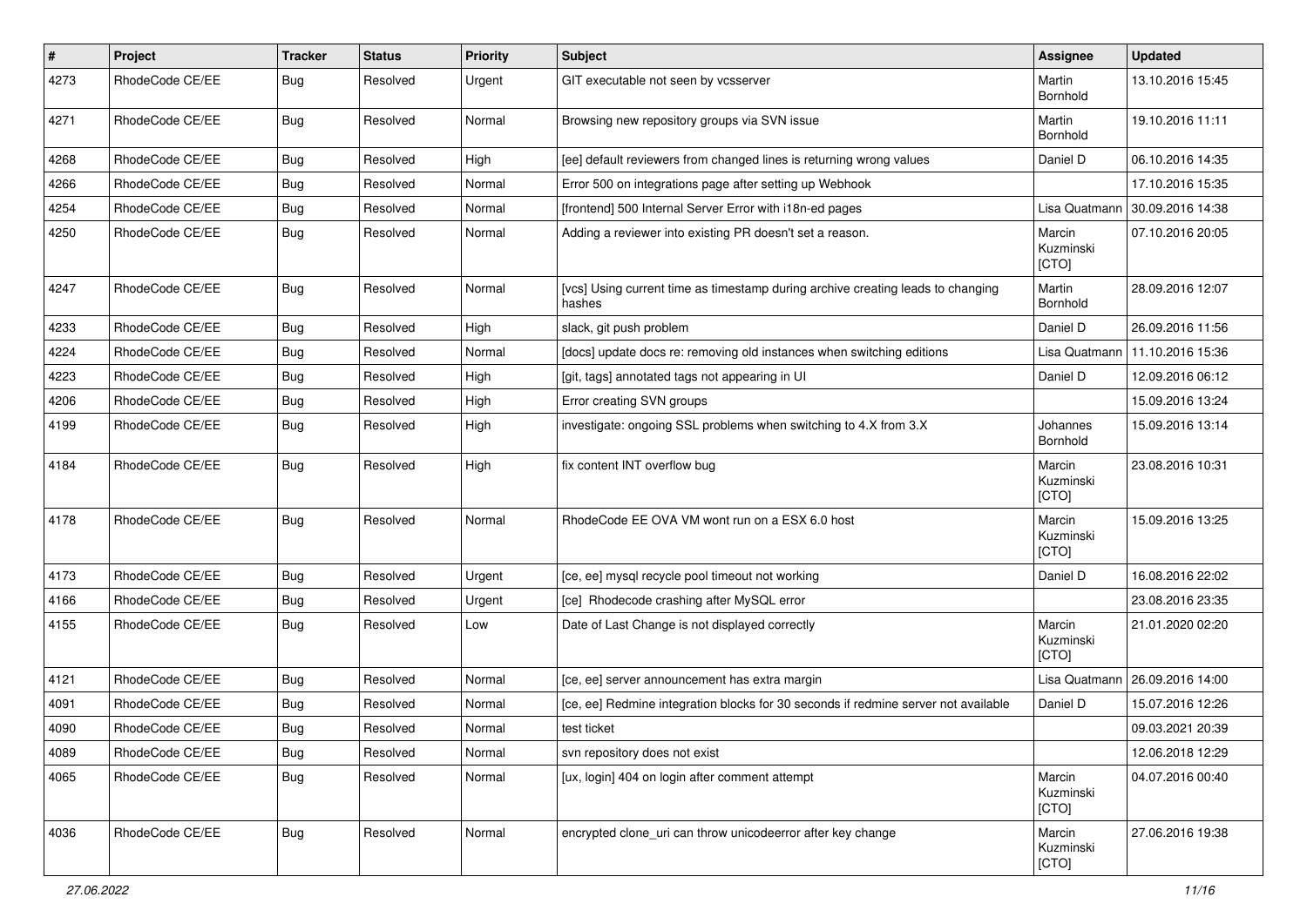| $\#$ | Project              | Tracker    | <b>Status</b> | <b>Priority</b> | <b>Subject</b>                                                                                 | Assignee                     | <b>Updated</b>   |
|------|----------------------|------------|---------------|-----------------|------------------------------------------------------------------------------------------------|------------------------------|------------------|
| 3971 | RhodeCode CE/EE      | Bug        | Resolved      | Normal          | [ce, vcs] Merge requests/Pull requests failing due to rebase problem                           | Johannes<br>Bornhold         | 19.07.2016 15:54 |
| 3950 | RhodeCode CE/EE      | Bug        | Resolved      | Normal          | [ce, ee] trying to merge pr against a deleted branch/bookmark breaks the pr page               | Martin<br>Bornhold           | 27.10.2016 16:12 |
| 3555 | RhodeCode CE/EE      | <b>Bug</b> | Resolved      | Normal          | Then disabled repo location change the panel should explicitly state that it's disabled        |                              | 25.04.2016 10:34 |
| 3549 | RhodeCode CE/EE      | <b>Bug</b> | Resolved      | Normal          | [4.0.0 regression], file source links use last commit id instead of current commit id          | Marcin<br>Kuzminski<br>[CTO] | 21.04.2016 16:10 |
| 3488 | RhodeCode CE/EE      | <b>Bug</b> | Resolved      | Normal          | [frontend, styling] update icon font                                                           | Lisa Quatmann                | 04.10.2016 13:27 |
| 3357 | RhodeCode CE/EE      | <b>Bug</b> | Resolved      | Normal          | switch to sometimes fails to load files metadata                                               |                              | 30.03.2016 10:56 |
| 2264 | RhodeCode CE/EE      | <b>Bug</b> | Resolved      | Normal          | New user password change doesn't actually require a password change.                           |                              | 12.08.2016 16:01 |
| 1404 | RhodeCode CE/EE      | <b>Bug</b> | Resolved      | Normal          | clone of really huge git repo (4gb) causes pyro to explode                                     |                              | 07.02.2017 14:52 |
| 3991 | RhodeCode Appenlight | Bug        | Resolved      | Normal          | report logs need upper margin                                                                  |                              | 21.06.2016 18:55 |
| 3989 | RhodeCode Appenlight | <b>Bug</b> | Resolved      | Normal          | even up report spacing                                                                         |                              | 21.06.2016 18:55 |
| 5153 | Documentation        | Bug        | Resolved      | Normal          | Documentation: /tmp permissions                                                                |                              | 04.01.2017 13:02 |
| 5643 | RhodeCode CE/EE      | Feature    | Resolved      | Low             | jump to bottom of review                                                                       |                              | 30.04.2021 08:53 |
| 5642 | RhodeCode CE/EE      | Feature    | Resolved      | Normal          | pull request version column in commit list                                                     |                              | 30.04.2021 08:53 |
| 5635 | RhodeCode CE/EE      | Feature    | Resolved      | Normal          | Remember column sorted by of the "Pull Requests You Participate In" table                      |                              | 30.11.2020 22:30 |
| 5615 | RhodeCode CE/EE      | Feature    | Resolved      | Normal          | Misleading message in PR diff view "File was deleted in this version"                          | Daniel D                     | 23.04.2020 17:40 |
| 5614 | RhodeCode CE/EE      | Feature    | Resolved      | Normal          | Show context function name in hg diffs                                                         |                              | 23.04.2020 13:43 |
| 5611 | RhodeCode CE/EE      | Feature    | Resolved      | Normal          | Add information "is the pull request up to date?" in the PR page                               |                              | 03.10.2021 23:24 |
| 5603 | RhodeCode CE/EE      | Feature    | Resolved      | Normal          | Code search - highlight matching search terms                                                  |                              | 30.03.2020 11:16 |
| 5602 | RhodeCode CE/EE      | Feature    | Resolved      | Normal          | Copy full path only copies partial                                                             | Daniel D                     | 30.03.2020 16:04 |
| 5601 | RhodeCode CE/EE      | Feature    | Resolved      | Normal          | Default navigation should be by branch name not commit id                                      |                              | 04.06.2020 23:51 |
| 5585 | RhodeCode CE/EE      | Feature    | Resolved      | Normal          | Minimize downtime on rccontrol upgrade                                                         |                              | 27.03.2020 09:45 |
| 5583 | RhodeCode CE/EE      | Feature    | Resolved      | Normal          | rcextensions hook for pull request comment                                                     |                              | 23.04.2020 13:42 |
| 5581 | RhodeCode CE/EE      | Feature    | Resolved      | Normal          | expose `send_email` option in the HTTP API, for `comment_commit` and<br>`comment_pull_request` | Daniel D                     | 29.01.2020 11:46 |
| 5574 | RhodeCode CE/EE      | Feature    | Resolved      | Normal          | hg: Information for external hooks                                                             |                              | 30.07.2020 15:40 |
| 5536 | RhodeCode CE/EE      | Feature    | Resolved      | Low             | Ability to disable server-side SSH key generation                                              |                              | 28.02.2019 13:52 |
| 5520 | RhodeCode CE/EE      | Feature    | Resolved      | Normal          | Show the head commits shas when the merge is prevented due to multiple heads                   |                              | 28.02.2019 13:52 |
| 5469 | RhodeCode CE/EE      | Feature    | Resolved      | Normal          | elastisearch > 2.x not supported ?                                                             |                              | 21.01.2020 02:19 |
| 5442 | RhodeCode CE/EE      | Feature    | Resolved      | Low             | Preview of Jupyter notebooks                                                                   | Marcin<br>Kuzminski<br>[CTO] | 16.01.2019 16:33 |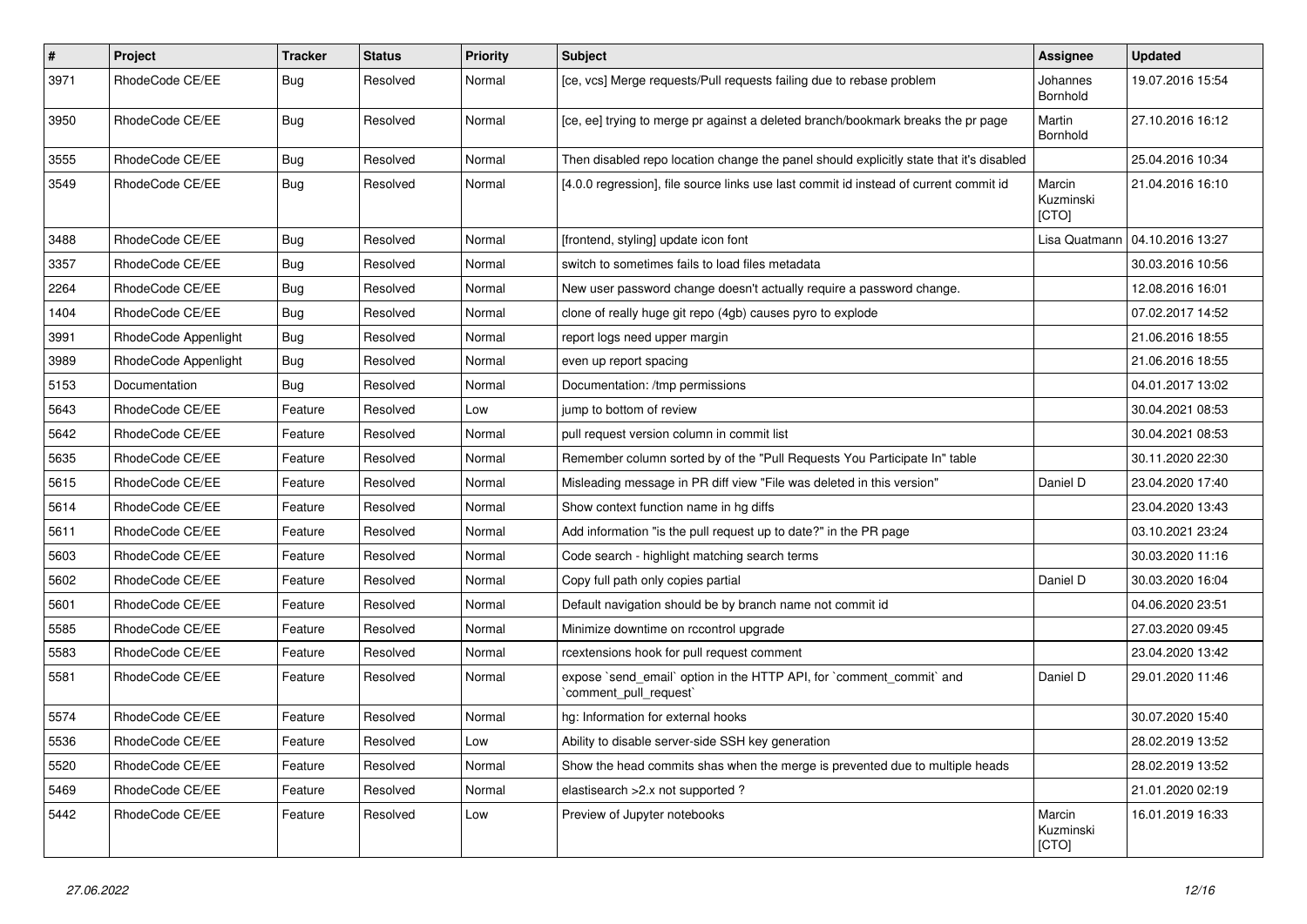| $\vert$ # | Project         | <b>Tracker</b> | <b>Status</b> | <b>Priority</b> | Subject                                                                                                                           | <b>Assignee</b>              | <b>Updated</b>                    |
|-----------|-----------------|----------------|---------------|-----------------|-----------------------------------------------------------------------------------------------------------------------------------|------------------------------|-----------------------------------|
| 5396      | RhodeCode CE/EE | Feature        | Resolved      | Normal          | Merge state with shadow repo should be created during pull request                                                                |                              | 12.10.2017 21:57                  |
| 5368      | RhodeCode CE/EE | Feature        | Resolved      | Normal          | Mercurial: Close branch before merging it                                                                                         |                              | Mathieu Cantin   21.01.2020 02:11 |
| 5321      | RhodeCode CE/EE | Feature        | Resolved      | Normal          | Audit logs                                                                                                                        |                              | 21.06.2017 12:49                  |
| 5272      | RhodeCode CE/EE | Feature        | Resolved      | Normal          | Pull Request checklist                                                                                                            |                              | 21.01.2020 02:09                  |
| 5187      | RhodeCode CE/EE | Feature        | Resolved      | Normal          | changelog dynamic loading of commits                                                                                              |                              | 12.06.2018 12:31                  |
| 4267      | RhodeCode CE/EE | Feature        | Resolved      | Normal          | [ce, ee] jira tracker integration wildcard project key support                                                                    | Daniel D                     | 10.10.2016 20:13                  |
| 4225      | RhodeCode CE/EE | Feature        | Resolved      | Normal          | [ce, ee] repo group integrations cascade to child repo groups                                                                     | Daniel D                     | 14.09.2016 11:12                  |
| 4219      | RhodeCode CE/EE | Feature        | Resolved      | Normal          | [ce, ee] Add mandatory reviewers for pull requests                                                                                | Marcin<br>Kuzminski<br>[CTO] | 20.06.2017 15:23                  |
| 4211      | RhodeCode CE/EE | Feature        | Resolved      | Normal          | [ce, ee] increase webhook flexibility                                                                                             | Marcin<br>Kuzminski<br>[CTO] | 20.06.2022 10:55                  |
| 4207      | RhodeCode CE/EE | Feature        | Resolved      | Normal          | Support for obsolescence markers in changelog UI                                                                                  |                              | 19.05.2017 16:14                  |
| 4192      | RhodeCode CE/EE | Feature        | Resolved      | Normal          | [ce, ee] slack/hipchat integrations group commits by branch pushed                                                                |                              | 09.09.2016 19:01                  |
| 4183      | RhodeCode CE/EE | Feature        | Resolved      | Normal          | Different roles for PR reviewers                                                                                                  | Daniel D                     | 12.10.2020 23:13                  |
| 4175      | RhodeCode CE/EE | Feature        | Resolved      | Normal          | [ce, ee] repo group integrations                                                                                                  | Daniel D                     | 16.08.2016 20:00                  |
| 4044      | RhodeCode CE/EE | Feature        | Resolved      | Normal          | <b>Branch permissions</b>                                                                                                         |                              | 30.08.2018 09:48                  |
| 3999      | RhodeCode CE/EE | Feature        | Resolved      | Normal          | Add `send account information` to user creation page                                                                              |                              | 28.06.2016 15:22                  |
| 3981      | RhodeCode CE/EE | Feature        | Resolved      | Normal          | Add cloud hosting like Gitlab, GitHub                                                                                             |                              | 02.03.2020 09:14                  |
| 2817      | RhodeCode CE/EE | Feature        | Resolved      | Normal          | Make largefiles downloadable from the interface                                                                                   |                              | 27.03.2017 14:04                  |
| 1131      | RhodeCode CE/EE | Feature        | Resolved      | Normal          | Implement default reviewers for code review                                                                                       | Daniel D                     | 21.09.2016 18:28                  |
| 1055      | RhodeCode CE/EE | Feature        | Resolved      | Normal          | [pr, vcs] Expose the shadow repository of a pull request                                                                          | Martin<br>Bornhold           | 26.10.2016 10:33                  |
| 5609      | RhodeCode CE/EE | Support        | Resolved      | Normal          | Change git diff algorithm                                                                                                         |                              | 31.03.2020 22:08                  |
| 5554      | RhodeCode CE/EE | Support        | Resolved      | Normal          | How to increase number of commits shown in pagination on dashboard and<br>changelog                                               |                              | 21.01.2020 02:08                  |
| 5546      | RhodeCode CE/EE | Support        | Resolved      | Normal          | experiments with mercurial 4.9                                                                                                    |                              | 26.03.2019 09:23                  |
| 5544      | RhodeCode CE/EE | Support        | Resolved      | Normal          | Use of authentication token with LDAP account results in account lockout when max<br>bad password attempts are configured in LDAP |                              | 27.02.2019 10:09                  |
| 5516      | RhodeCode CE/EE | Support        | Resolved      | High            | Cannot log into RhodeCode                                                                                                         | Thierry<br>Wynsdau           | 28.05.2020 20:28                  |
| 5395      | RhodeCode CE/EE | Support        | Resolved      | Normal          | Svn protocols and performance                                                                                                     |                              | 04.04.2019 18:08                  |
| 5375      | RhodeCode CE/EE | Support        | Resolved      | Normal          | How do I configure "Go to" to just search repository names?                                                                       |                              | 16.08.2017 18:00                  |
| 4677      | RhodeCode CE/EE | Support        | Resolved      | High            | API get_repo_refs not working?                                                                                                    |                              | 19.12.2016 11:46                  |
| 4269      | RhodeCode CE/EE | Support        | Resolved      | Normal          | Allow flash messages to be permanently surpressed                                                                                 | Marcin Lulek                 | 14.10.2016 12:46                  |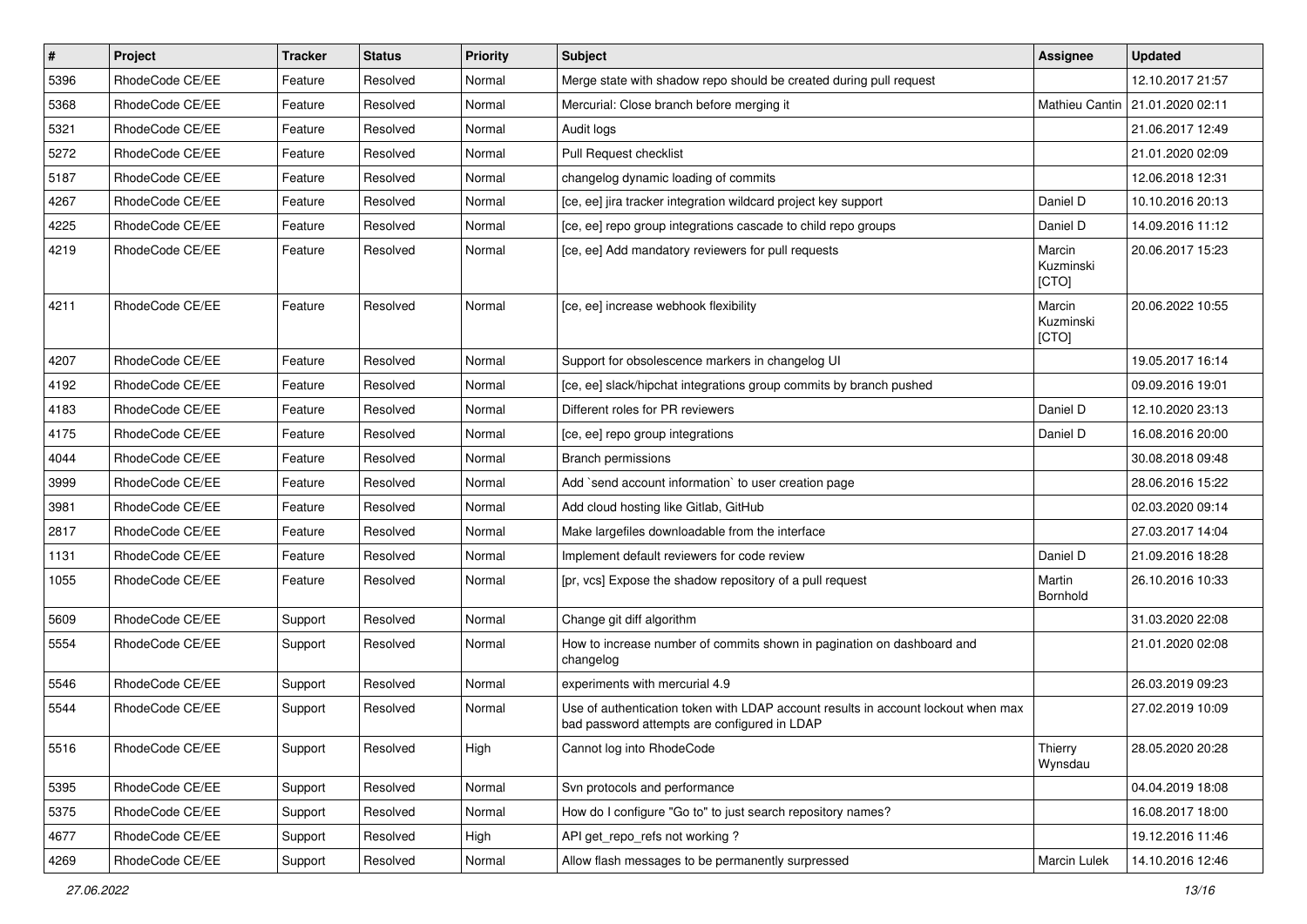| $\sharp$ | Project         | <b>Tracker</b> | <b>Status</b> | <b>Priority</b> | Subject                                                                                            | Assignee                     | <b>Updated</b>   |
|----------|-----------------|----------------|---------------|-----------------|----------------------------------------------------------------------------------------------------|------------------------------|------------------|
| 4244     | RhodeCode CE/EE | Support        | Resolved      | Normal          | mod day syn template error when using auth realm with spaces in it                                 | Martin<br>Bornhold           | 28.09.2016 12:07 |
| 4243     | RhodeCode CE/EE | Support        | Resolved      | High            | Gist visibility update?                                                                            | Martin<br>Bornhold           | 27.09.2016 06:40 |
| 4227     | RhodeCode CE/EE | Support        | Resolved      | Normal          | VBScript files detected as text/plain - no syntax highlighting                                     |                              | 14.09.2016 22:38 |
| 4081     | RhodeCode CE/EE | Support        | Resolved      | Normal          | Receiving server 500 error when trying to clone repo from windows client using<br>eclipse          |                              | 12.07.2016 14:30 |
| 5423     | Documentation   | Support        | Resolved      | Normal          | API-Documentation for Method "create_repo_group" faulty                                            |                              | 22.01.2018 16:23 |
| 5537     | RhodeCode CE/EE | Task           | Resolved      | Normal          | Add owner to create_pull_request API                                                               |                              | 28.02.2019 13:52 |
| 5391     | RhodeCode CE/EE | Task           | Resolved      | High            | Secure Email change                                                                                |                              | 17.04.2018 21:50 |
| 5386     | RhodeCode CE/EE | Task           | Resolved      | Normal          | Increase security for Email Change                                                                 | Marcin<br>Kuzminski<br>[CTO] | 17.02.2018 17:29 |
| 5343     | RhodeCode CE/EE | Task           | Resolved      | Normal          | SSH key management and SSH support                                                                 |                              | 18.08.2017 23:50 |
| 5326     | RhodeCode CE/EE | Task           | Resolved      | Normal          | Public usergroup profile                                                                           | Bartłomiej<br>Wołyńczyk      | 22.02.2018 15:44 |
| 5265     | RhodeCode CE/EE | Task           | Resolved      | Normal          | Enable phases support                                                                              |                              | 11.05.2017 11:10 |
| 5235     | RhodeCode CE/EE | Task           | Resolved      | Normal          | relative image support                                                                             |                              | 10.03.2017 23:37 |
| 5229     | RhodeCode CE/EE | Task           | Resolved      | Normal          | add support for https://clipboardjs.com/                                                           |                              | 21.01.2020 02:19 |
| 5225     | RhodeCode CE/EE | Task           | Resolved      | Normal          | add tag of author/contribitor to comments                                                          |                              | 11.05.2017 11:10 |
| 5221     | RhodeCode CE/EE | Task           | Resolved      | Normal          | Missing comment type in emails                                                                     |                              | 19.02.2017 21:46 |
| 5207     | RhodeCode CE/EE | Task           | Resolved      | Low             | Release 4.6.1                                                                                      |                              | 13.02.2017 18:04 |
| 5203     | RhodeCode CE/EE | Task           | Resolved      | Normal          | optimise large repos speed                                                                         |                              | 08.09.2017 16:10 |
| 5202     | RhodeCode CE/EE | Task           | Resolved      | Normal          | run git gc and git repack on GIT repos when we have a scheduler via celery in<br>pyramid           |                              | 04.12.2017 20:49 |
| 5201     | RhodeCode CE/EE | Task           | Resolved      | Normal          | API: implement describe-methods                                                                    |                              | 13.02.2017 15:57 |
| 5198     | RhodeCode CE/EE | Task           | Resolved      | Normal          | remove pyro4 from enterprise                                                                       |                              | 07.02.2017 19:28 |
| 5184     | RhodeCode CE/EE | Task           | Resolved      | Normal          | bump pyramid to 1.7.X                                                                              |                              | 06.02.2017 21:50 |
| 5150     | RhodeCode CE/EE | Task           | Resolved      | Normal          | Password reset promts in my account should be hidden in accounts that are not of<br>type rhodecode | Marcin<br>Kuzminski<br>[CTO] | 02.01.2017 16:34 |
| 4678     | RhodeCode CE/EE | Task           | Resolved      | Normal          | Release 4.5.2                                                                                      |                              | 19.12.2016 17:32 |
| 4670     | RhodeCode CE/EE | Task           | Resolved      | Normal          | Release 4.5.1                                                                                      | Marcin<br>Kuzminski<br>[CTO] | 06.12.2016 21:13 |
| 4666     | RhodeCode CE/EE | Task           | Resolved      | Normal          | Bump git and mercurial to latest versions                                                          |                              | 02.12.2016 19:01 |
| 4311     | RhodeCode CE/EE | Task           | Resolved      | Normal          | Diffs feedback                                                                                     | Daniel D                     | 26.11.2016 14:10 |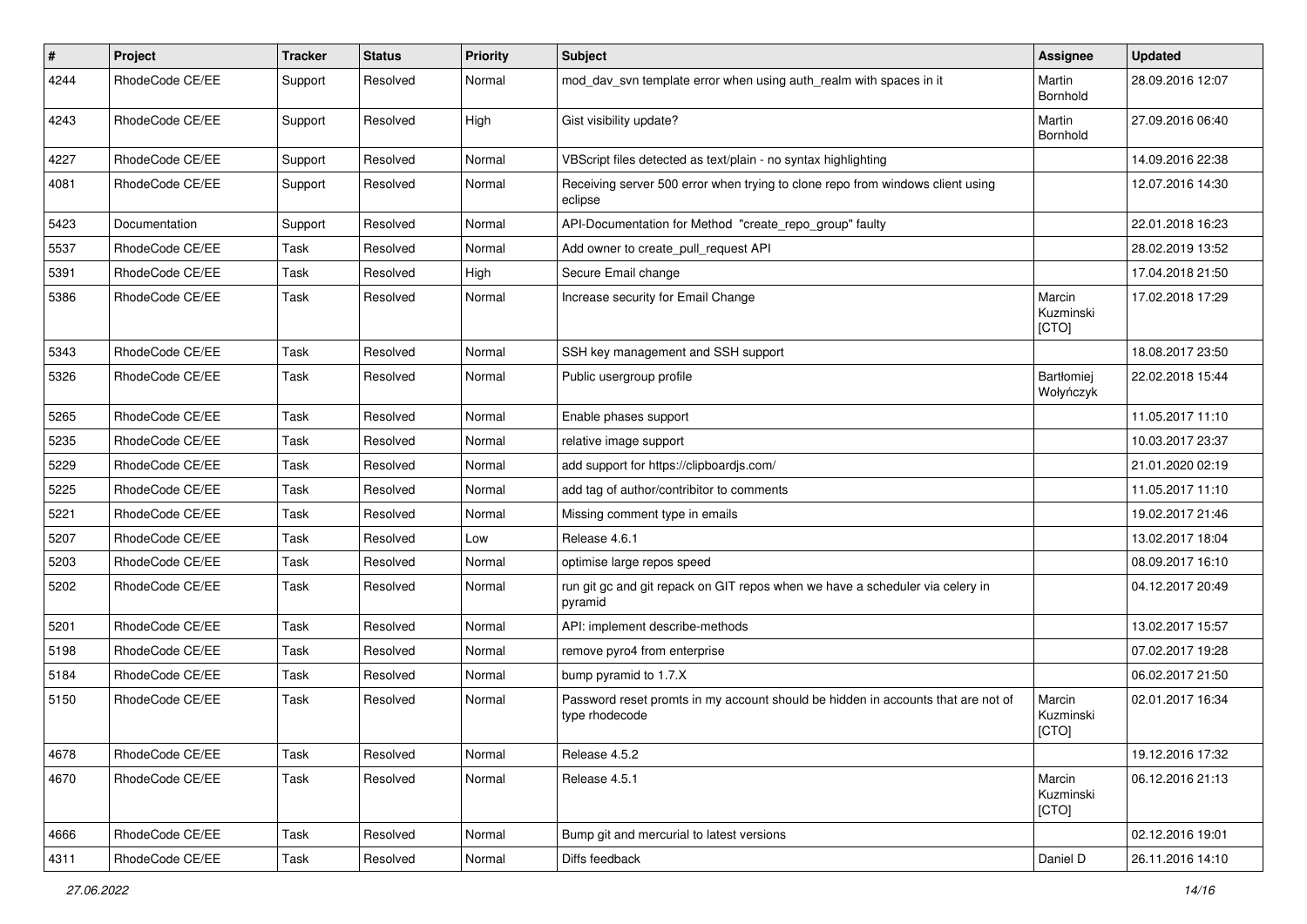| $\vert$ # | <b>Project</b>  | <b>Tracker</b> | <b>Status</b> | Priority | <b>Subject</b>                                                                                        | <b>Assignee</b>                     | <b>Updated</b>   |
|-----------|-----------------|----------------|---------------|----------|-------------------------------------------------------------------------------------------------------|-------------------------------------|------------------|
| 4305      | RhodeCode CE/EE | Task           | Resolved      | Normal   | Meta-tagging could be excluded from limit                                                             |                                     | 09.11.2016 19:27 |
| 4297      | RhodeCode CE/EE | Task           | Resolved      | Normal   | redo the my-pull-requests page to use the datagrid                                                    | Marcin<br>Kuzminski<br>[CTO]        | 01.11.2016 09:31 |
| 4288      | RhodeCode CE/EE | Task           | Resolved      | Normal   | [ce, ee] unify controllers that use diffs                                                             | Daniel D                            | 02.08.2017 11:41 |
| 4283      | RhodeCode CE/EE | Task           | Resolved      | Normal   | bump whoosh to 2.7.4 release                                                                          |                                     | 13.12.2016 21:08 |
| 4282      | RhodeCode CE/EE | Task           | Resolved      | Normal   | Add inode limit together with disk usage                                                              | Marcin<br>Kuzminski<br>[CTO]        | 19.10.2016 12:18 |
| 4281      | RhodeCode CE/EE | Task           | Resolved      | Normal   | Fix docs on To `increase database performance`                                                        | Marcin<br>Kuzminski<br>[CTO]        | 18.10.2016 16:39 |
| 4259      | RhodeCode CE/EE | Task           | Resolved      | Low      | Events, create post-create-user event                                                                 | Daniel D                            | 30.01.2017 20:11 |
| 4245      | RhodeCode CE/EE | Task           | Resolved      | Normal   | Convert control command to use http mode by default                                                   | Marcin<br>Kuzminski<br>[CTO]        | 14.10.2016 16:13 |
| 4238      | RhodeCode CE/EE | Task           | Resolved      | Normal   | default reviewers updates                                                                             | Daniel D                            | 06.10.2016 14:26 |
| 4237      | RhodeCode CE/EE | Task           | Resolved      | Normal   | Enable HTTP support                                                                                   | Martin<br>Bornhold                  | 12.10.2016 11:51 |
| 4235      | RhodeCode CE/EE | Task           | Resolved      | High     | Support GIT LFS server                                                                                |                                     | 23.03.2017 17:24 |
| 4203      | RhodeCode CE/EE | Task           | Resolved      | Normal   | Get rid of svn.proxy.parent path root, and replace it with reading storage location<br>from Database  | Martin<br>Bornhold                  | 22.09.2016 14:31 |
| 4202      | RhodeCode CE/EE | Task           | Resolved      | Normal   | Polish the 503.html page                                                                              | Daniel D                            | 30.08.2016 23:54 |
| 4194      | RhodeCode CE/EE | Task           | Resolved      | Normal   | move svn http backend out of labs into a real VCS settings                                            | Lisa Quatmann                       | 14.09.2016 23:16 |
| 4181      | RhodeCode CE/EE | Task           | Resolved      | Normal   | Integrations: allow root repos only integrations                                                      | Daniel D                            | 31.08.2016 17:44 |
| 4180      | RhodeCode CE/EE | Task           | Resolved      | Normal   | integrations: possible limit the updates sent                                                         | Daniel D                            | 22.08.2016 12:22 |
| 4169      | RhodeCode CE/EE | Task           | Resolved      | Normal   | re-architecture celery support                                                                        |                                     | 17.11.2017 19:21 |
| 4153      | RhodeCode CE/EE | Task           | Resolved      | Normal   | Optimize readme fetching by changing the system of readme detection                                   | Johannes<br>Bornhold                | 09.09.2016 10:17 |
| 4151      | RhodeCode CE/EE | Task           | Resolved      | Normal   | [packaging] Subversion to current 1.9.X                                                               |                                     | 09.09.2016 10:18 |
| 4140      | RhodeCode CE/EE | Task           | Resolved      | Normal   | Check middleware chain status, and Verify that special middleware is catching<br>exceptions correctly |                                     | 23.08.2016 12:13 |
| 4108      | RhodeCode CE/EE | Task           | Resolved      | Normal   | Release 4.2.2                                                                                         |                                     | 14.10.2016 13:08 |
| 4003      | RhodeCode CE/EE | Task           | Resolved      | Normal   | User personal repository groups improvements                                                          |                                     | 07.11.2016 16:12 |
| 3556      | RhodeCode CE/EE | Task           | Resolved      | Normal   | Disable and rename initial repo scan flag                                                             | Marcin<br>Kuzminski<br><b>[CTO]</b> | 22.04.2016 14:33 |